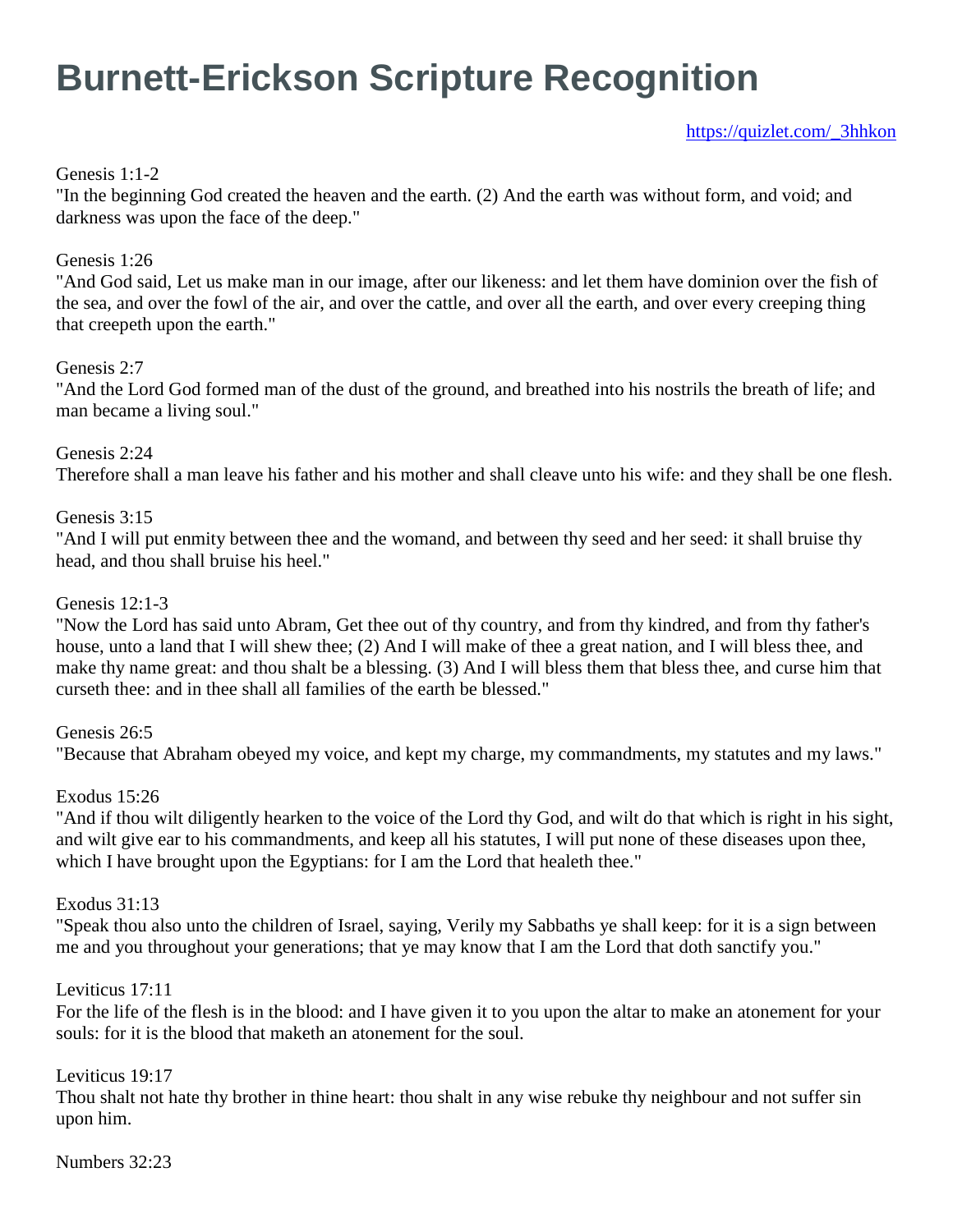"But if ye will not do so, behold, ye have sinned against the Lord: and be sure your sin will find you out."

## Deuteronomy 4:9

"Only take heed to thyself, and keep thy soul diligently, lest thou forget the things which thine eyes have seen, and lest they depart from thy heart all the days of thy life: but teach them thy sons, and thy sons' sons."

#### Deuteronomy 5:29

"O that there were such an heart in them, that they would fear me, and keep all my commandments always, that it might be well with them, and with their children for ever!"

#### Deuteronomy 6:5

"And thou shalt love the Lrod thy God with all thine heart, and with all thy sould, and with all thy might."

#### Deuteronomy 6:6-7

"And these words, which I command thee this day, shall be in thine heart: (7) And thou shalt teach them diligently unto thy children, and shalt talk them when thou sittest in thine house, and when thou walkest by the way, and when thou liest down, and when thou risest up."

#### Deuteronomy 16:16

"Three times in a year shall all thy males appear before the Lord thy God in the place which he shall choose; in the feast of unleavened bread, and in the feast of weeks, and in the feast of tabernacles: and they shall not appear before the Lord empty:"

#### Deuteronomy 29:29

"The secret things belong unto the Lord our God: but those things which are revealed belong unto us and to our children for ever, that we may do all the words of this law."

#### Deuteronomy 30:6

"And the Lord thy God will circucumcise thine heart, and the heart of thy seed, to love the Lord thy God with all thine heart, and with all thy soul, that thou mayest live."

#### Deuteronomy 30:19

"I call heaven and earth to record this day against you, that I have set before you life and death, blessing and cursing: therefore choose life, that both thou and thy seed may live:"

#### Deuteronomy 32:4

"He is the Rock, his work is perfect: for all his ways are judgment: a God of truth and without iniquity, just and right is he."

#### Joshua 1:9

"Have not I commanded thee? Be strong and of a good courage; be not afraid, neither be thou dismayed: for the Lord thy God is with thee whithersoever thou goest."

#### Joshua 24:15

"And if it seem evil unto you to serve the Lord, choose you this day whom ye will serve; whether the gods which your fathers served that were on the other side of the flood, or the gods of the Amorites, in whose land ye dwell: but as for me and my house, we will serve the Lord."

#### Judges 21:25

In those days there was no king in Israel: every man did that which was right in his own eyes.

#### Ruth 1:16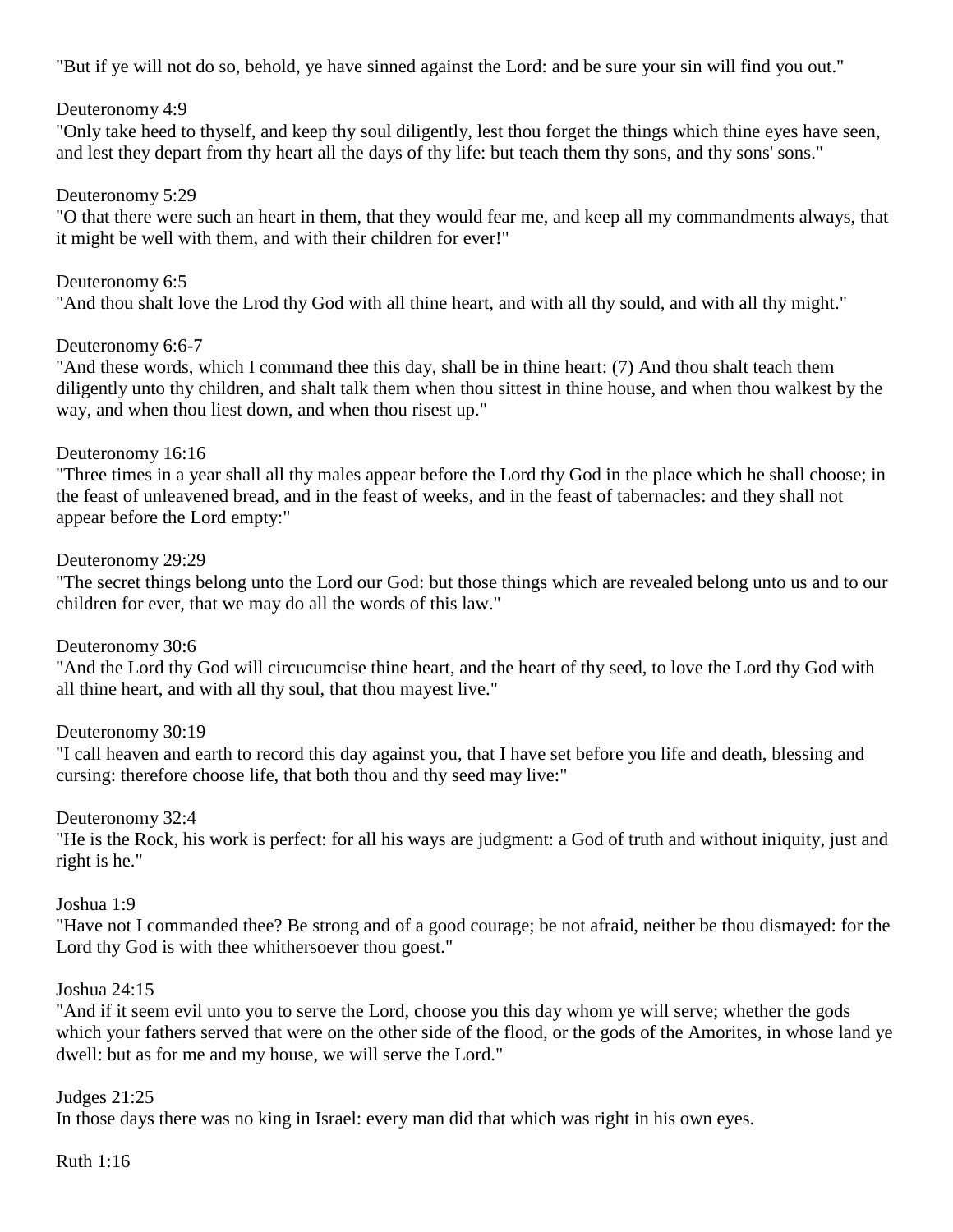"And Ruth said, Intreat me not to leaver thee, or to return from following after thee: for whither thou goest, I will go: and where thou lodgest, I will lodge: thy people shall be my people, and thy God my God:"

## I Samuel 8:7

"And the Lord said unto Samuel, Hearken unto the voice of the people in all that they say unto thee: for they have not rejected thee, but they have rejected me, that I should not reign over them."

## I Samuel 12:12

"And when ye saw that Nahash the king of the children of Ammon came against you, ye said unto me, Nay; but a king shall reign over us: when the Lord your God was your king."

## I Samuel 15:23

"For rebellion is as the sin of witchcraft, and stubbornness is as iniquity and idolatry. Because thou hast rejected the word of the Lord, he hath also rejected thee from being king."

# I Samuel 16:7

"But the Lord said unto Samuel, Look not on his countenance, or on the height of his stature; because I have refused him: for the Lord seeth not as man seeth; for man looketh on the outward appearance, but the Lord looketh on the heart."

## I Samuel 17:26

"And David spake to the men that stood by him, saying, What shall be done to the man that killeth this Philistine, and taketh away the reproach from Israel? For who is this uncircumcised Philistine, that he should defy the armies of the living God?"

## I Samuel 24:6

"And he said unto his men, The Lord forbid that I should do this thing unto my master, the Lord's anointed, to stretch forth mine hand against him, seeing he is the anointed of the Lord."

## II Kings 16:6

"At that time Rezin king of Syria recovered Elath to Syria, and drave the Jews from Elath: and dwelt there unto this day."

## I Chronicles 5:1-2

"Now the sons of Reuben the firstborn of Israel, (for he was the firstborn; but, forasmuch as he defiled his father's bed, his birthright was given unto the sons of Joseph the son of Israel: and the geneology is not to be reckoned after the birthright. (2) For Judah prevailed above his brethren, and of him, came the chief ruler; but the birthright was Joseph's)"

## Job 38:7

"When the morning stars sang together, and all the sons of God shouted for joy?"

Job 42:6

Wherefore I abhor myself and repent in dust and ashes.

Psalm 34:19

Many are the afflictions of the righteous: but the LORD delivereth him out of them all.

## Psalm 50:15

"And call upon me in the day of trouble. I will deliver thee, and thou shalt glorify me."

Psalm 51:1-4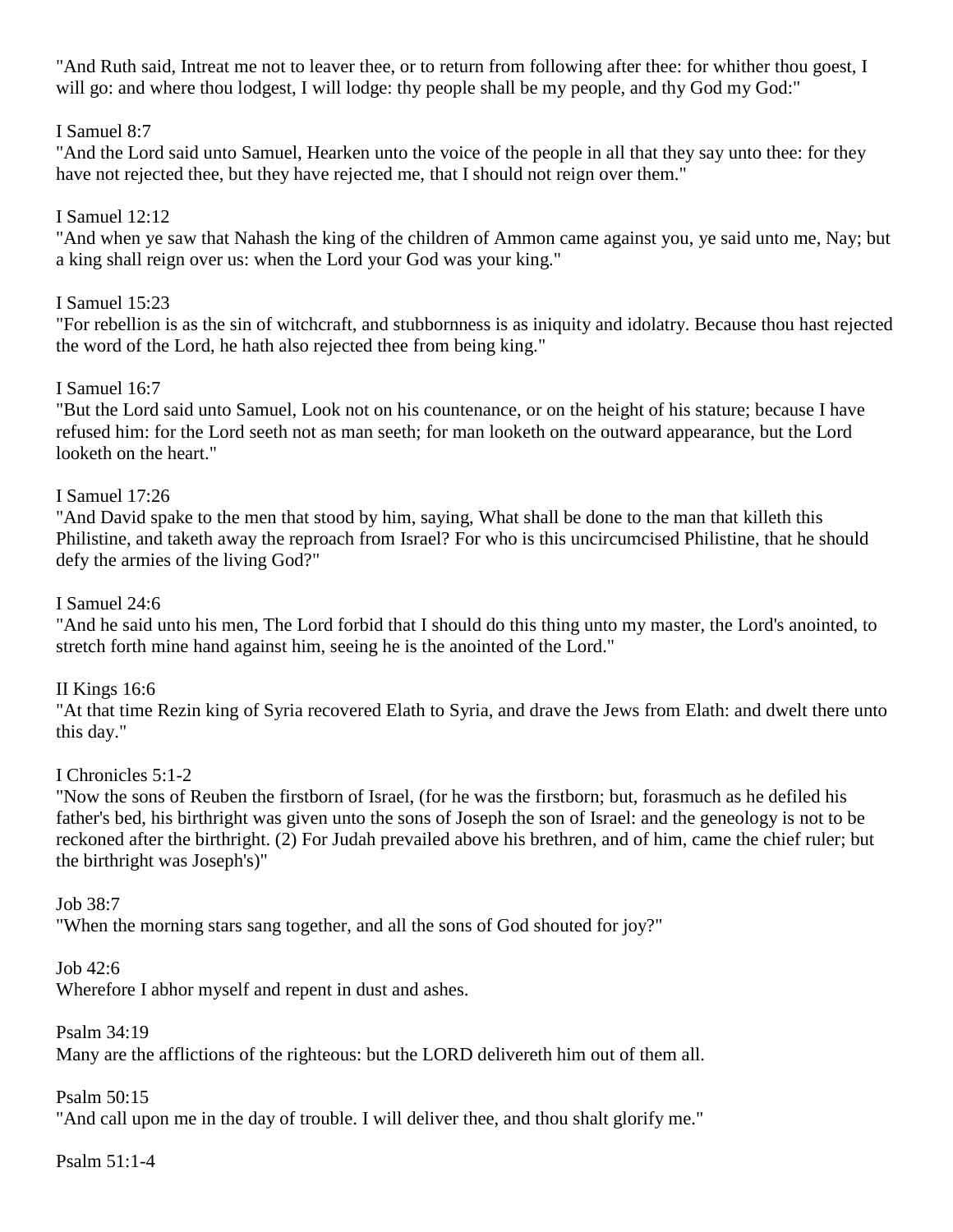"To the chief Musician, A Psalm of David, when Nathan the prophet came unto him, after he had gone into Bathsheba, Have mercy upon me, O God, according to thy lovingkindness: according unto the multitude of thy tender mercies blot out my transgressions. (2) Wash me thoroughly from mine iniquity, and cleanse me from my sin. (3) For I acknowledge my transgressions: and my sin is ever before me. (4) Against the, the only, have I sinned, and done this evil in thy sight: that thou mightest be justified when thou speakest, and be clear when thou judgest."

Psalm 51:10

"Create in me a clean heart, O God; and renew a right spirit within me."

Psalm 51:17 "The sacrificies of God are a broken spirit: a broken and a contrite heart, O God, thou wilt not despise."

Psalm 53:1

"To the chief Musician upon Mahalath, Maschil, A Psalm of David. The fool hath said in his heart, There is no God. Corrupt are they, and have done abomoniable iniquity: there is non that doeth good."

Psalm 55:17

"Evening, and morning, and at noon, will I pray, and cry aloud: and he shall hear my voice."

Psalm 56:8

Thou tallest my wanderings: put thou mny tears into thy bottle: are they not in thy book?

Psalm 103:2-3

"Bell the LORD, O my soul, and forget not all his benefits; (3) Who forgiveth all thine iniquities; wo healeth all thy diseases;"

Psalm 104:15

"And wine that makes glad the heart of man, and oil to make his face to shine, and bread which stengtheneth man's heart."

Psalm 104:30 "Thou sendest forth thy spirit, they are created: and thou renewest the face of the earth."

Psalm 110:1 "A Psalm of David. The LORD said unto my Lord, Sit thou at my right hand, until I make thine enemies thy footstool."

Psalm 111:10 The fear of the LORD is the beginning of wisdom: a good understanding have all they that do his commandments: his praise endureth forever.

Psalm 119:10 With my whole heart have I sought thee: O let me not wander from thy commandments.

Psalm 119:97 "Deal bountifully with thy servant, that I may live, and keep thy word."

Psalm 119:105 "Thy word is a lamp unto my feet, and a light unto my path."

Psalm 119:172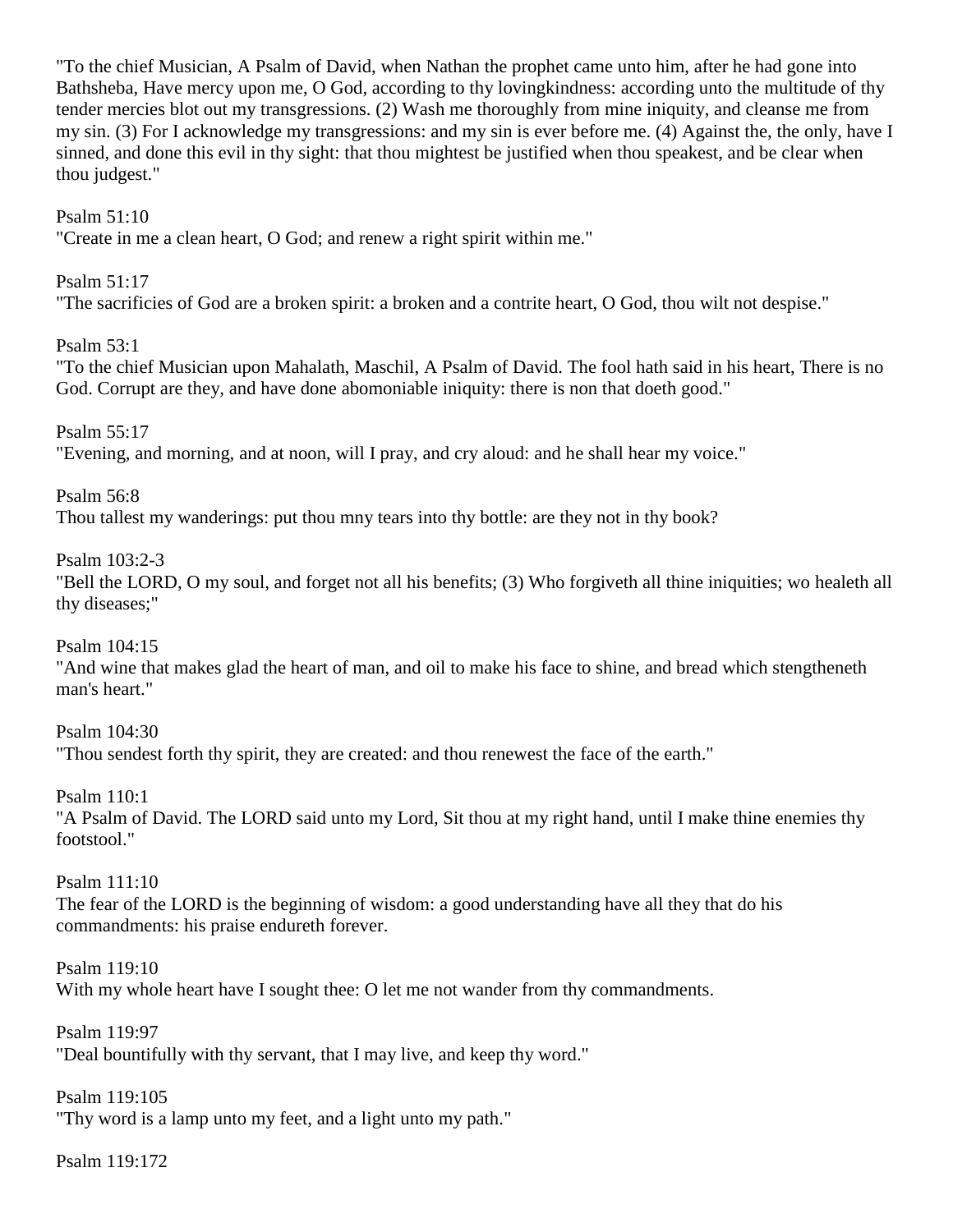My tongue shall speak of thy word: for all they commandments are righteousness.

Psalm 127:1

"A Song of degrees for Solomon. Except the LORD build the house, they labor in vain that build it: except the LORD keep the city, the watchman waketh but in vain."

Psalm 127:4-5

"As arrows are in the hand of a mighty man; so are children of the youth. (5) Happy is the man that hath his quiver full of tem: they shall not be ashamed, bu they shall speak with the enemies in the gate."

Psalm 133:1 "A Song of degrees of David. Behold, how good and how pleasant it is for brethren to dwell together in unity!"

Psalm 139:14 I will praise thee; for I am fearfully and wonderfully made: marvelous are thy works; and that my soul knoweth right well.

Psalm 139:23-24 "Search me, O God, and know my heart: try me, and know my thoughts: (24) And see if there be any wicked way in me, and lead me in the way everlasting."

Psalm 146:4 "His breath goeth forth, he returneth to his earth; in that very day his thoughts perish."

Proverbs 1:7 The fear of the LORD is the beginning of knowledge: but fools despise wisdom and instruction.

Proverbs 3:5-6 Trust in the LORD with all thine heart; and lean not unto thine own understanding. (6) In all thy ways acknowledge him and he shall direct thy paths.

Proverbs 4:7 Wisdom is the principal thing; there get wisdom: and with all they getting get understanding.

Proverbs 6:16-19 "These six things doth the LORD hate: yea, seven are an abomination unto him: (17) A proud look, a lying tongue, and hands that shed innocent blood, (18) A heart that deviseth wicked imaginations, feet that be swift in running to mischief, (19) A false witness that speaketh lies, and he that soweth discord among brethren."

Proverbs 8:13 "The fear of the LORD is to hate evil: pride, and arrogance, and the evil way, and the forward mouth, do I hate."

Proverbs 9:8 "Reprove not a scorner, lest he hate thee: rebuke a wise man, and he will love thee."

Proverbs 12:4 A virtuous woman is a crown to her husband: be she that maketh ashamed is as rottenness in his bones.

Proverbs 13:12 "Hope deferred maketh the heart sick: but when the desire cometh, it is a tree of life."

Proverbs 14:12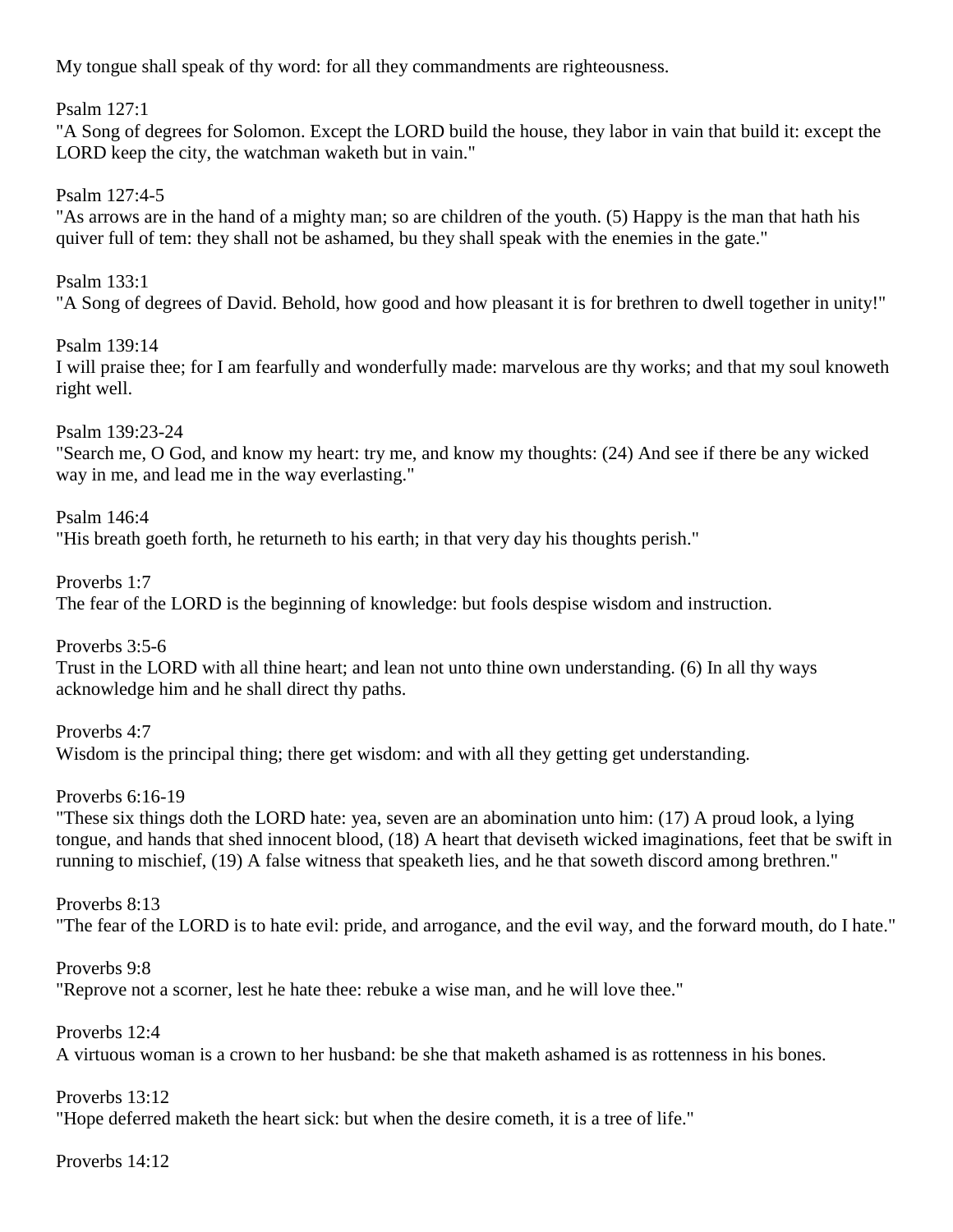"There is a way which seemeth right unto a man, but the end thereof are the ways of death."

Proverbs 16:25 There is a way that seemeth right unto a man, but the end thereof are the ways of death."

Proverbs 16:2 All the ways of a man are clean in his own eyes; but the LORD weigheth the spirits.

Proverbs 16:3 "Commit thy works unto the LORD, and thy thoughts shall be established."

Proverbs 16:32 He that is slow to anger is better than the mighty; and he that rules his spirit than he that taketh a city.

Proverbs 18:13 "He that answereth a matter before he heareth it, it is folly and shame unto him."

Proverbs 18:22 "Whoso findeth a wife findeth a good thing, and obtaineth favor of the LORD"

Proverbs 18:24 A man that hath friends must show himself friendly: and there is a friend that sticketh closer than a brother.

Proverbs 20:11 "Even a child is known by his doings, whether his work be pure, and whether it be right."

Proverbs 21:2 Every way of a man is right in his own eyes: but the LORD pondereth the hearts.

Proverbs 22:6 "Train up a child in the way he should go: and when he is old, he will not depart from it."

Proverbs 23:7 "For as he thinketh in his heart, so is he: Eat and drink, saith he to thee; but his heart is not with thee."

Proverbs 27:5 Open rebuke is better than secret love.

Proverbs 27:6 Faithful are the wounds of a friend; but the kisses of an enemy are deceitful.

Proverbs 27:17 Iron sharpeneth iron; so a man sharpeneth the countenance of his friend.

Proverbs 29:18 "Where there is no vision, the people perish: but he that keepeth the law, happy is he."

Proverbs 30:8 Remove far from me vanity and lies: give me neither poverty nor riches; feed me with food convenient for me:

Ecclesiastes 2:24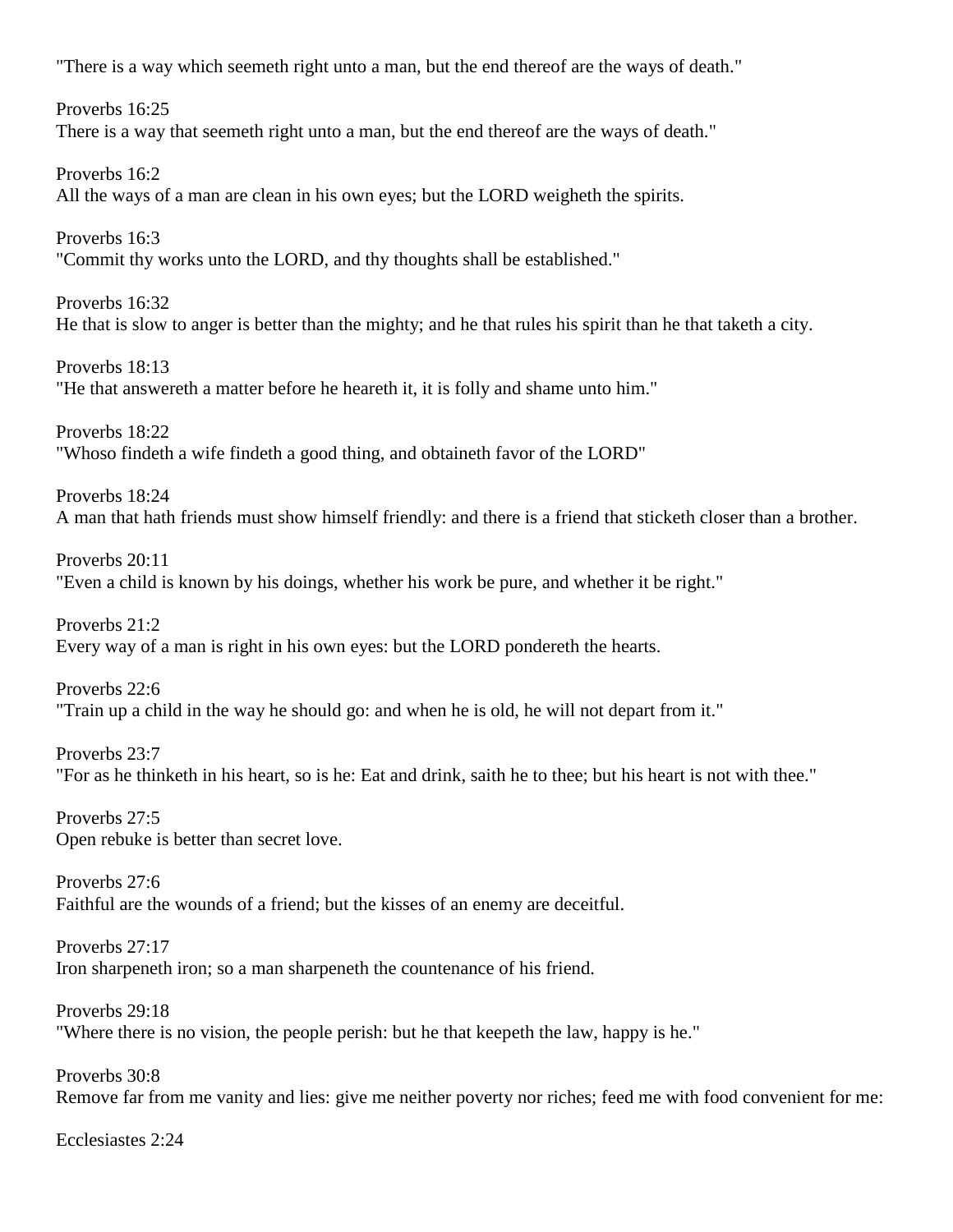"There is nothing better for a man, that that he should eat, and drink, and that he should make his soul good in his labor. This also I saw, that it was from the hand of God."

## Ecclesiastes 3:19-21

"For that which befalleth the sons of men befalleth beasts; even one thing befalleth tem: as the one dieth, so dieth the other; yea, they have all one breath; so that a man hath no preeminence above a beast: for all is vanity. (20) all go unto one place; all are of the dust, and all turn to dust again. (21) Who knoweth the spirit of man that goeth upward, and the spirit of the beast that goeth downward to the earth?"

## Ecclesiastes 7:1

A good name is better than precious ointment; and the day of death than the day of one's birth.

# Ecclesiastes 9:5

"For the living know that they shall die: but the dead know not any thing, neither have they any more a reward; for the memory of them is forgotten."

## Ecclesiastes 9:10

"Whatsoever thy hand findeth to do, do it with thy might; for there is no work, nor device, nor knowledge, nor wisdom, in the grave, whither thou goest."

Ecclesiastes 9:11

"I returned, and saw under the sun, that the race is not the swift, nor the battle to the strong, neither yet bread to the wise, nor yet riches to men of understanding, no yet favour to men of skill; but time and chance happeneth to them all."

Ecclesiastes 11:9

"Rejoice, O young man, in thy youth; and let thy heart cheer the in the days of thy youth, and walk in the ways of thine heart, and in the sight of thine eyes: but know thou, that for all these things God will bring thee into judgment."

Ecclesiastes 12:7 Then shall the dust return to the earth as it was: and the spirit shall return unto God who gave it.

Ecclesiastes 12:13

"Let us hear the conclusion of the whole matter: Fear God, and keep his commandments: for this is the whole duty of man."

# Ecclesiastes 12:14

"For God shall bring every work into judgment, with every secret thing, whether it be good, or whether it be evil."

Isaiah 2:4; Micah 4:3

"And he shall judge among the nations, and shall rebuke many people: and they shall beat their swords into plowshares, and their spears into pruning hooks: nation shall not life up sword against nation, neither shall they learn war any more."

Isaiah 5:20

"Woe unto them that call evil good, and good evil; that put darkness for light, and light for darkness; that put bitter for sweet, and sweet for bitter."

Isaiah 8:20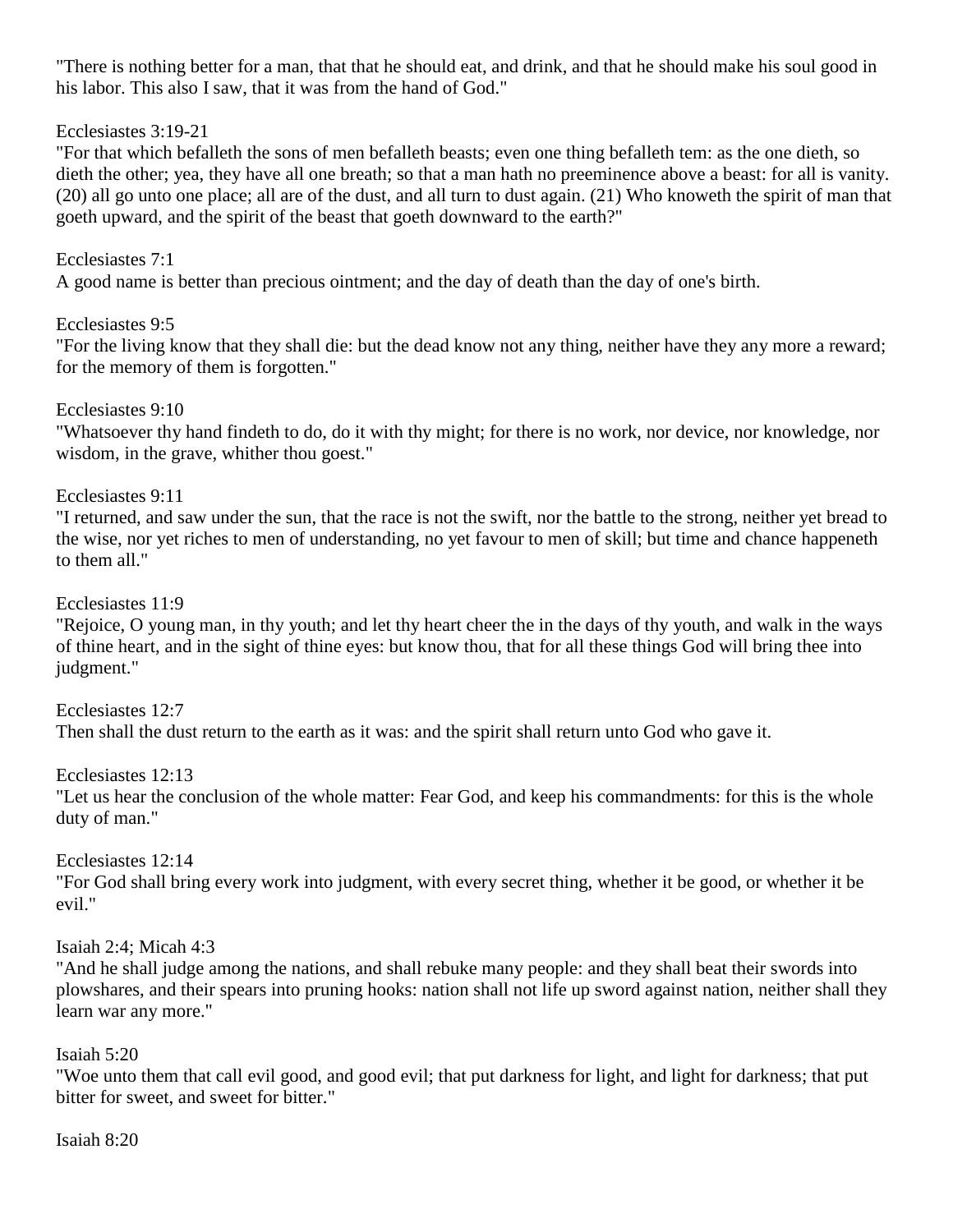"To the law and to the testimony: if they speak not according to this word, it is because there is no light in them."

## Isaiah 9:6

"For unto us a child is born, unto us a son is given: and the government shall be upon his shoulder: and his name shall be called Wonderful, Counselor, The mighty God, The everlasting Father, The Prince of Peace."

# Isaiah 11:6

"The wolf also shall dwell with the lamb, and the leopard shall lie down with the kid; and the calf and the young lion and the fatling together; and a little child shall lead them."

## Isaiah 14:12-14

"How art thou fallen from heaven, O Lucifer, son of the morning! How art thou cut down to the ground, which didst weaken the nations! (13) Fro thou hast said in thine heart, I will ascend into heaven, I will exalt my throne above the stars of God: I will sit also upon the mount of the congregation, in the sides of the north: (14) I will ascend above the heights of the clouds; I will be like the most High."

## Isaiah 28:10

"For precept must be upon precept, precept upon precept; line upon line, line upon line, here a little, and there a little."

## Isaiah 40:29

He giveth power to the faint; and to them that have no might he increaseth strength.

## Isaiah 41:4

"Who hath wrought and done it, calling the generations from the beginning? I the LORD, the first, and with the last; I am he."

## Isaiah 42:21

"The LORD is well pleased for his righteousness' sake; he will magnify the lw, and make it honorable."

## Isaiah 45:18

"For thus saith the LORD that created the heavens; God himself that formed the earth and made it; he hath established it, he created it not in vain, he formed it to be inhabited: I am the LORD; and there is none else."

## Isaiah 50:4

"The Lord GOD hath given me the tongue of the learned, that I should know how to speak a word in season to him that is weary: he wakeneth morning by morning, he wakeneith mine ear to hear as the learned."

## Isaiah 53:5

"But he was wounded for our transgressions, he was bruised for our iniquities: the chastisement of our peace was upon him; and with his stripes we are healed."

## Isaiah 55:6

"Seek ye the LORD while he may be found, call ye upon him while he is near:"

## Isaiah 55:7

:7 Let the wicked forsake his way and the evil man his thoughts. Let him turn to the LORD , and he will have mercy on him, and to our God, for he will freely pardon.

#### Isaiah 55:8-9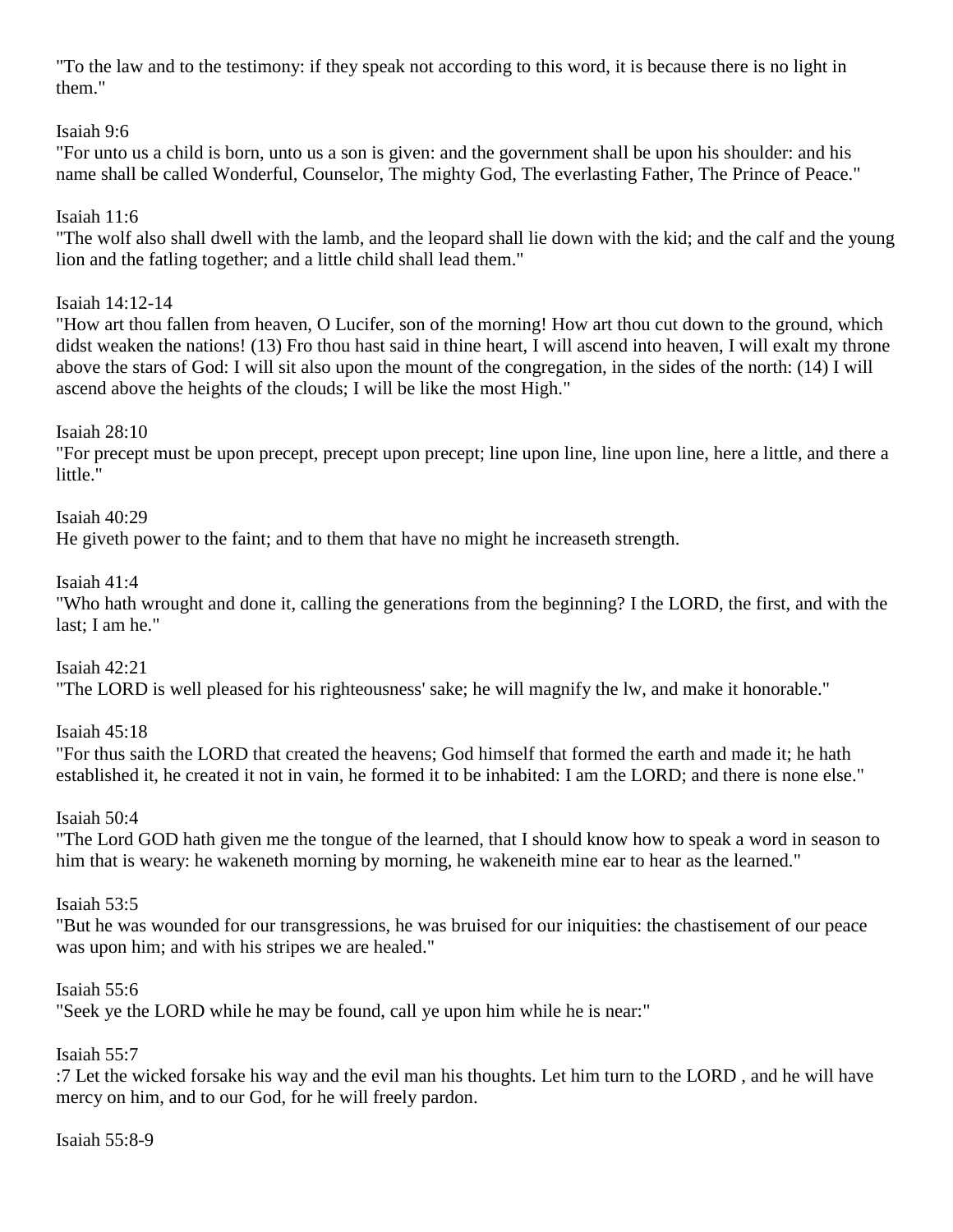"For my thoughts are not your thoughs, neither are your ways my ways, saith the LORD. For as the heavens are higher than the earth, so are my ways higher than your ways, and my thoughts than your thoughts."

#### Isaiah 57:1

"The righteous perisheth, and no man layeth it to heart: and merciful men are taken away, none considering that the righteous is taken away from the evil to come."

#### Isaiah 58:1

"Cry aloud, spare not, lift up thy voice like a trumpet, and show my people their transgression, and the house of Jacob their sins."

#### Isaiah 62:2

"And the Gentiles shall see thy righteousness, and all kings thy glory: and thou shall be called by a new name, which the mouth of the LORD shall name. "

## Isaiah 64:6

"But we are all as an unclean thing, and all our righteousness are as filthy rags; and we all do fade as a leaf; and our iniquities, like the wind, have taken us away."

#### Isaiah 64:8

"But now, O LORD, thou art our father; we are the clay, and thou our potter; and we all are the work of thy hand."

#### Isaiah 65:20

"There shall be no more thence an infant of days, nor an old man that hath not filled his days: for the child shall die a hundred years old; but the sinner being a hundred years old shall be accursed."

#### Isaiah 66:1-2

"Thus saith the LORD, The heaven is my throne, and the earth is my footstool: where is the house that ye build unto me? And where is the place of my rest? (2) For all those things hath mine hand made, and all those things have been, saith the LORD: but to this man will I look, even to him that is poor and of a contrite spirit, and trembleth at my word."

#### Jeremiah 1:10

"See, I have this day set thee over the nations and over the kingdoms, to root out, and to pull down, and to destroy, and to throw down, to build, and to plant."

#### Jeremiah 6:15

"Were they at all ashamed when they had committed abomination? Nay, they were not at all ashamed, neither could they blush: therefore they shall fall among them that fall: at the time that I visit them they shall be cast down, saith the LORD."

#### Jeremiah 7:18

"The children gather wood, and the fathers kindle the fire, and the women kneed their dough, to make cakes to the queen of heaven, and to pour out drink offerings unto other gods, that they may provoke me to anger."

#### Jeremiah 7:21-23

"Thus saith the LORD of hosts, the God of Israel; Put your burnt offerings unot your sacrifices and eat flesh (22) For I spoke not unot your fathers, no commanded them in the day that I brought them out of the land of Egypt concerning burnt offerings or sacrifices. (23) But this thing commanded I them, saying, Obey my voice, and I will be your God, and ye shall be my people: and walk ye in all the ways that I have commanded you that it may be well unto you."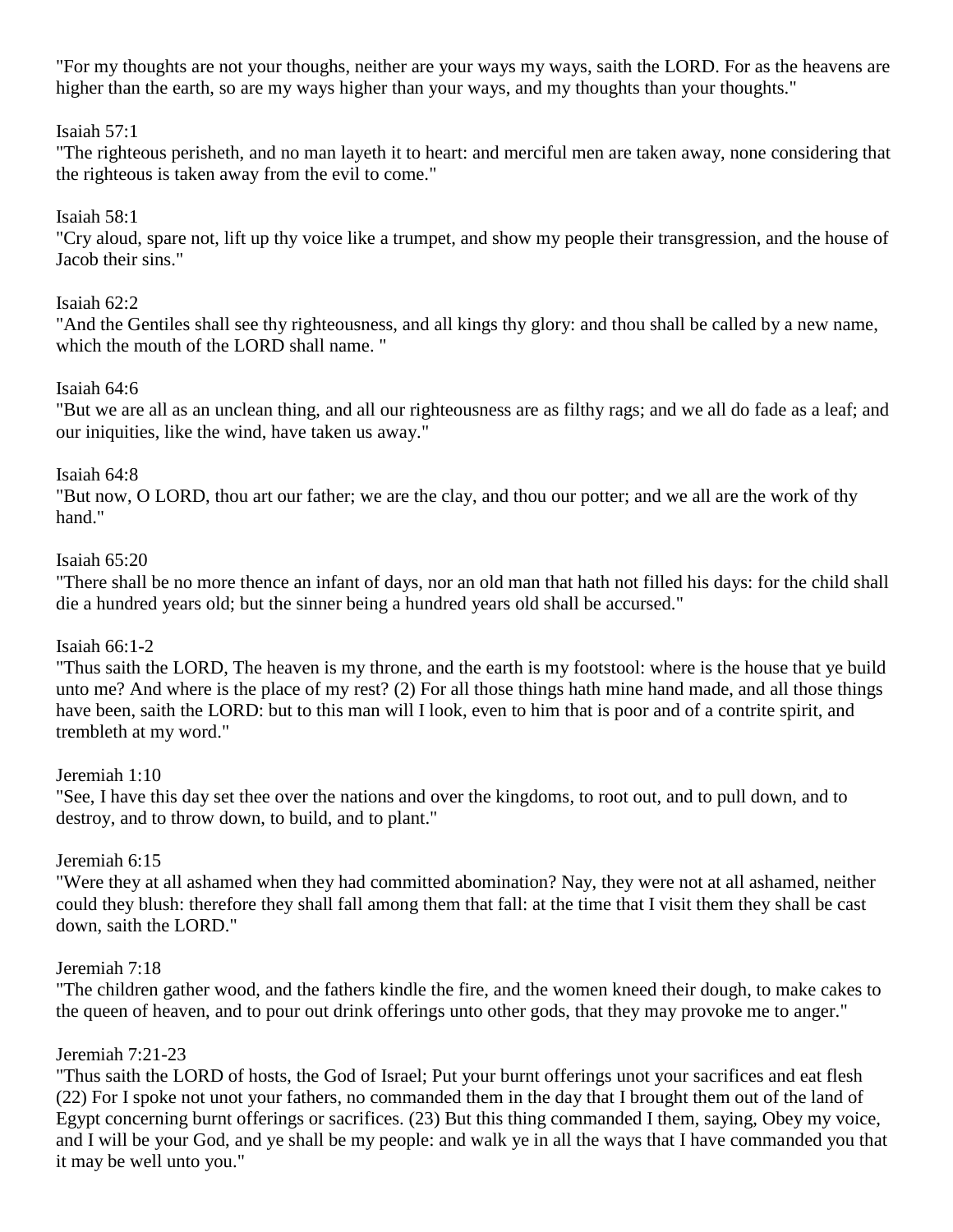Jeremiah 10:2-4

"Thus saith the LORD, Learn not the way of the heathen, and be not dismayed at the signs of heaven; for the heathen are dismayed at them. (3) For the customs of the people are vain: for one cutteth a tree out of the forest, the work of the hands of the workman, with the axe. (4) They deck it with silver and with gold; they fasten it with nails and with hammers, that it move not."

#### Jeremiah 10:23

"O LORD, I know tht the way of man is not in himself: it is not in man that walketh to direct his steps."

Jeremiah 10:24 "O LORD correct me, but with judgment; not in thine anger, lest thou bring me to nothing."

Jeremiah 17:9

"The heart is deceitful above all things, and desperately wicked: who can know it?"

Jeremiah 30:7

"Alas! Fro that day is great, so that none is like it: it is even the time of Jacob's troube; but he shall be saved out of it."

#### Jeremiah 31:33

"But this shall be the covenant that I will make with the house of Israel; After those days, saith the LORD, I will put my law in their inward parts, and write it in their hearts; and will be their God, and they shall be my people."

#### Ezekiel 9:4

"And the LORD said unto him, Go through the midst of the city, through the midst of Jerusalem, and set a mark upon the foreheads of the men that sigh and that cry for all the abominations that be done in the midst thereof."

#### Ezekiel 18:4

"(20) The soul that sinneth, it shall die. The son shall not bear the iniquity of the father, neither shall the father bear the iniquity of the son: the righteousness of the righteous shall be upon him, and the wickedness of the wicked shall be upon him."

#### Ezekiel 20:12

"Moreover also I gave them my Sabbaths, to be a sign between me and them, that they might know that I am the Lord that sanctify them."

#### Ezekiel 28:14-15

"Thou art the anointed cherub that covereth; and I have set thee s: thou wast upon the holy mountain of God; thou hast walked up and down in the midst of the stones of fire. (15) Thou was perfect in they ways from the day that thou wast created, till iniquity was found in thee."

#### Ezekiel 33:33

"And when this cometh to pass, (lo, it will come,) then shall they know that a prophet hath been among them."

#### Ezekiel 34:23-24

"And I will set up on shepherd over them, and he shall feed them, even my servant David; he shall feed them and he shall be their shepherd. (24) And I the Lord will be their God, and my servant David a prince among them; I the Lord have spoken it."

Daniel 3:17-18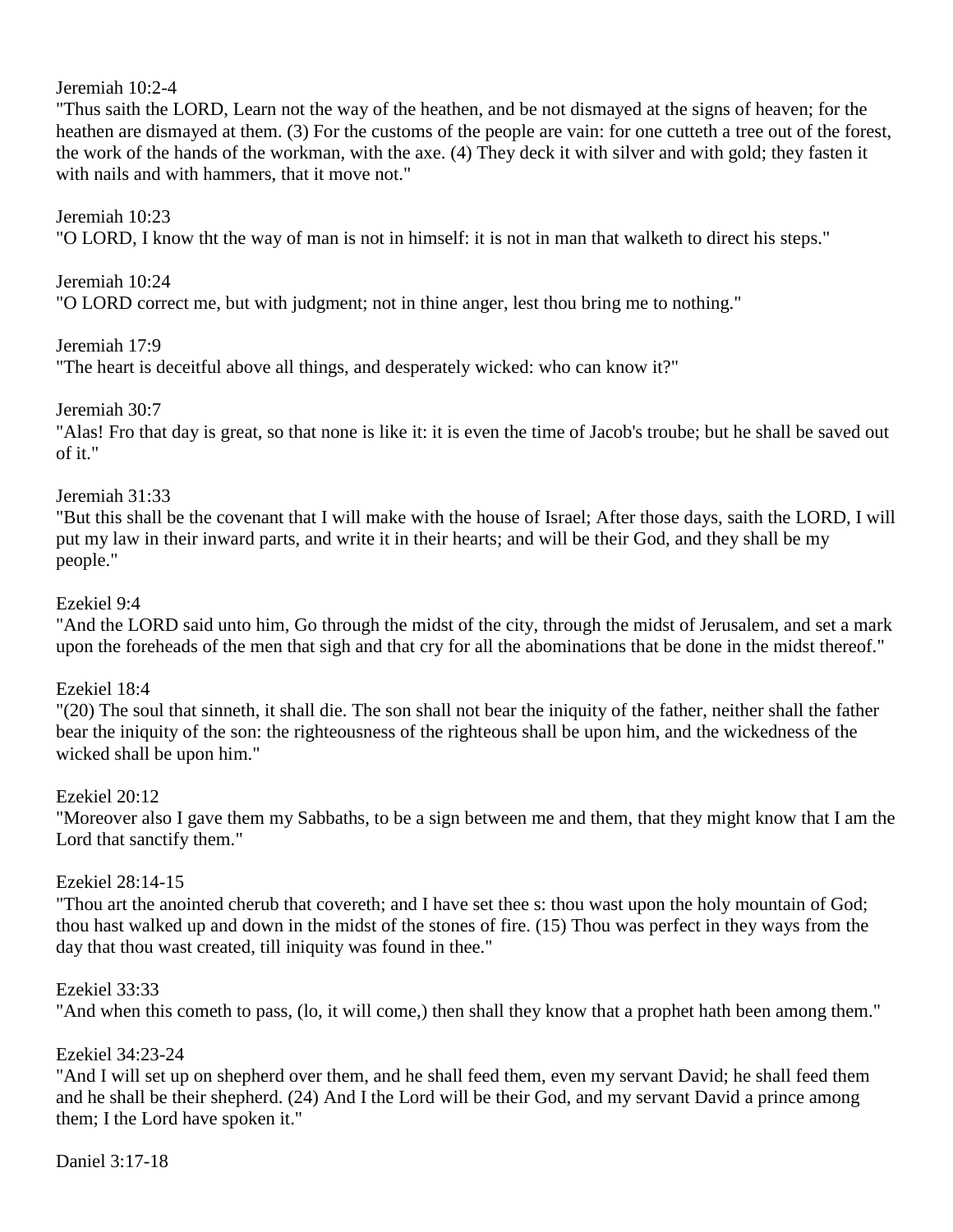"If it be so, our God whom we serve is able to deliver us from the burning fiery furnace and he will deliver us out of thine hand, O king. (18) But if not, be it known unto thee, O king, that we will not serve thy gods, nor worship the golden image which thou hast set up."

# Daniel 12:2

"And many of them that sleep in the dust of the earth shall awake, some to everlasting life, and some to shame and everlasting contempt."

## Daniel 12:4

"But thou, O Daniel, shut up the words, and seal the book, even to the time of the end: many shall run to and fro, and knowledge shall be increased."

## Hosea 4:6

"My people are destroyed for lack of knowledge: because thou hast rejected knowledge, I will also reject thee, that thou shalt be no priest to me: seeing thou hast forgotten the law of thy God, I will also forget thy children."

## Amos 3:3

"Can two walk together, except they be agreed?"

Amos 3:7

Surely the Lord God will do nothing but he revealeth his secret to his servants the prophets.

Habakkuk 2:4 Behold his soul which is lifted up is not upright in him: but the just shall live by his faith.

## Zephaniah 2:3

"Seek ye the Lord, all ye meek of the earth, which have wrought his judgment; seek righteousness, see meekness: it may be ye shall be hid in the day of the Lord's anger."

Haggai 2:9

"The glory of this latter house shall be greater than of the former, saith the Lord of hosts: and in this place will I give peace, saith the Lord of hosts."

## Zechariah 14:16-17

"And it shall come to pass that every one that is left of all the nations which came against Jerusalem shall even go up from year to year to worship the King, the Lord of hosts, and to keep the feast of tabernacles. (17) And it shall be that whoso will not come up of all the families of the earth unto Jerusalem to worship the King, the Lord of hosts, even upon them shall be no rain."

Malachi 3:1

"Behold, I will send my messenger, and he shall prepare the way before me: and the Lord, whom ye seek, shall suddenly come to his temple, even the messenger of the covenant, whom ye delight in: behold he shall come, saith the Lord of hosts."

Malachi 3:6

"For I am the Lord, I change not, therefore ye sons of Jacob are not consumed."

Malachi 3:8

"Will a man rob God? Yet ye have robbed me. But ye say, Wherein have we robbed thee? In tithes and offerings."

Malachi 3:16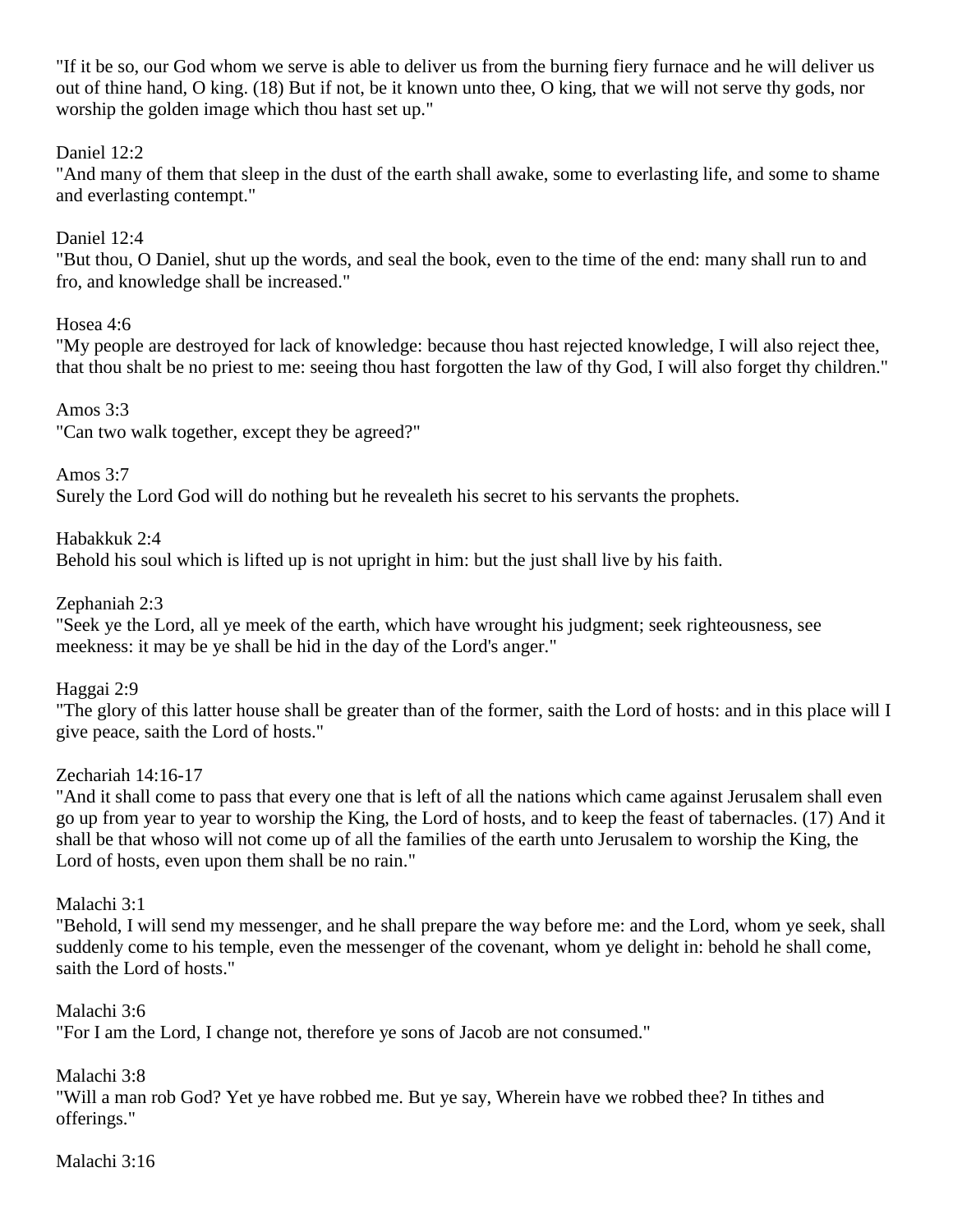"Then they that feared the Lord spake often one to another: and the Lord hearkened and heard it, and a book of remembrance was written before him for them that feared the Lord and that thought upon his name."

#### Malachi 4:6

"And he shall turn the heart of the fathers to the children and the heart of the children to their fathers, let I come and smite the earth with a curse."

## Matthew 5:14-16

"Ye are the light of the world. A city that is set on an hill cannot be hid. (15) neither do men light a candle, and put it under a bushel, but on a candlestick; and it giveth light unto all that are in the house."

## Matthew 5:17-18

"Think not that I am come to destroy the law, or the prophets: I am not come to destroy but to fulfill. (18) For verily I say unto you , Till heaven and earth pass, no jot or one tittle shall in no wise pass from the law, till all be fulfilled."

Matthew 5:48 Be ye therefore perfect even as your Father which in heaven is perfect.

## Matthew 6:9-13

(9) After this manner therefore pray ye: Our Father which art in heaven, Hallowed be thy name. (10) Thy kingdom come. They will be done in earth as it is in heaven.(11) Give us this day our daily bread. (12) And forgive us our debts, as we forgive our debtors. (13) And lead us not into temptation but deliver us from evil: for thine is the kingdome, and the power, and the glory, for ever. Amen.

## Matthew 6:24

"No man can serve two masters: for either he will hate the one, and love the other; or else he will hold to the one, and despise the other, ye cannot serve God and mammon."

Matthew 6:33 "But seek ye first the kingdom of God, and his righteousness; and all these things shall be added unto you."

# Matthew 7:1-2 "Judge not, that ye be not judged: and with what measure ye mete, it shall be measured to you again."

# Matthew 7:3-5

"And why beholdest thou the mote that is in they brother's eye, but considerest not the beam that is in thine own eye? (4) Or how wilt though say to thy brother, Let me pull out the mote of thing eye: and, behold, a beam is in thine own eye? (5) Thou hypocrite, first cast out the beam out of thine own eye; and then shalt thou see clearly to cast out the mote out of thy brother's eye."

## Matthew 7:12

"Therefore all things whatsoever ye would that men should do to you, do ye even so to them: for this is the law and the prophets."

## Matthew 7:21

"Not every one that saith unto me, Lord, Lord, shall enter into the kingdom of heaven; but he that doeth the will of my Father which is in heaven."

## Matthew 9:37-38

"Then saith he unto his disciples, The harvest truly is plenteous, but eh labourers are few; (38) Pray ye therefore the Lord of the harvest, that he will send forth labourers into his harvest."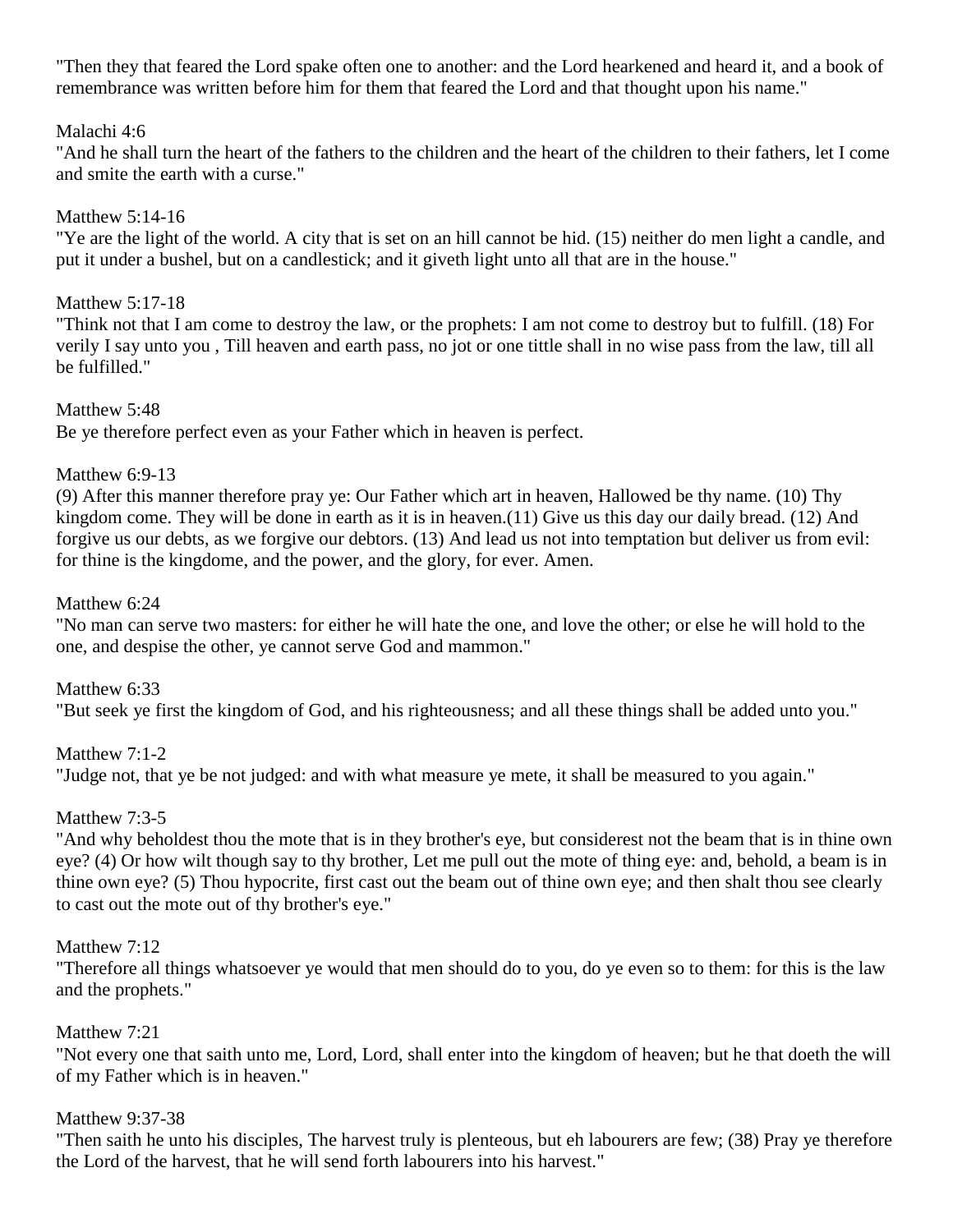#### Matthew 10:2-4

"Now the names of the twelve apostles are theses; The first, Simon, who is called Peter, and Andrew his brother James the son of Zebedee, and John his brother. (3) Philip, and Bartholomew; Thomas, and Matthew the publican; James the son of Alphaeus, and Lebbaeus whose surname was Thaddaeus; (4) Simon the Canannite, and Judas Iscariot, who also betrayed him."

#### Matthew 10:19

"But when they deliver you up, take no thought how or what ye shall speak: for it shall be given you in that same hour what ye shall speak."

#### Matthew 10:28

"And fear not them which kill the body, bur are not able to kill the soul: but rather feat him which is able to destroy both soul and body in Gehenna."

#### Matthew 12:39-40

"But he answered and said unto them, An evil and adulterous generation seeketh after a sign; and there shall no sign be given to it, but the sign of the prophet Jonas; (40) For as Jonas was three days and three nights in the whale's belly; so shall the Son of man be three days and three nights in the heart of the earth."

#### Matthew 18:3-6

"And said, Verily I say unto you, Except you be converted and become as little children, ye shall not enter into the kingdom of heaven. (4) Whosoever therefore shall humble himself as this little child, the same is greatest in the kingdom of heaven."

#### Matthew 18:15

"Moreover if they brother shall trespass against thee, go and tell him his fault between thee and him alone: if he shall hear thee, thou hast gained they brother."

Matthew 19:17

"And he said unto him, Why callest thou me good? There is none good but one, that is, God: but if you will enter into life, keep the commandments."

Matthew 20:27

"And whosoever will be chief among you, let him be your servant."

Matthew 22:37-39

"Jesus said unto him, Thou shalt love the Lord they God with all thy heart, and with all they soul, and with all thy mind. (38) This is the first and great commandment. (39) And the second is like unto it, Thou shalt love thy neighbor as thyself."

#### Matthew 23:23

"Woe unto you, scribes and Pharisees, hypocrites for ye pay tithe of mingt and anise and cumin and have omitted the weightier matters of the laws, judgment, mercy, and faith; these ought ye to have done, and not to leave the other undone."

Matthew 24:13 "But he that shall endure unto the end, the same shall be saved."

#### Matthew 24:14

And this gospel of the kingdom shall be preached in all the world for a witness unto all nations; and then shall the end come.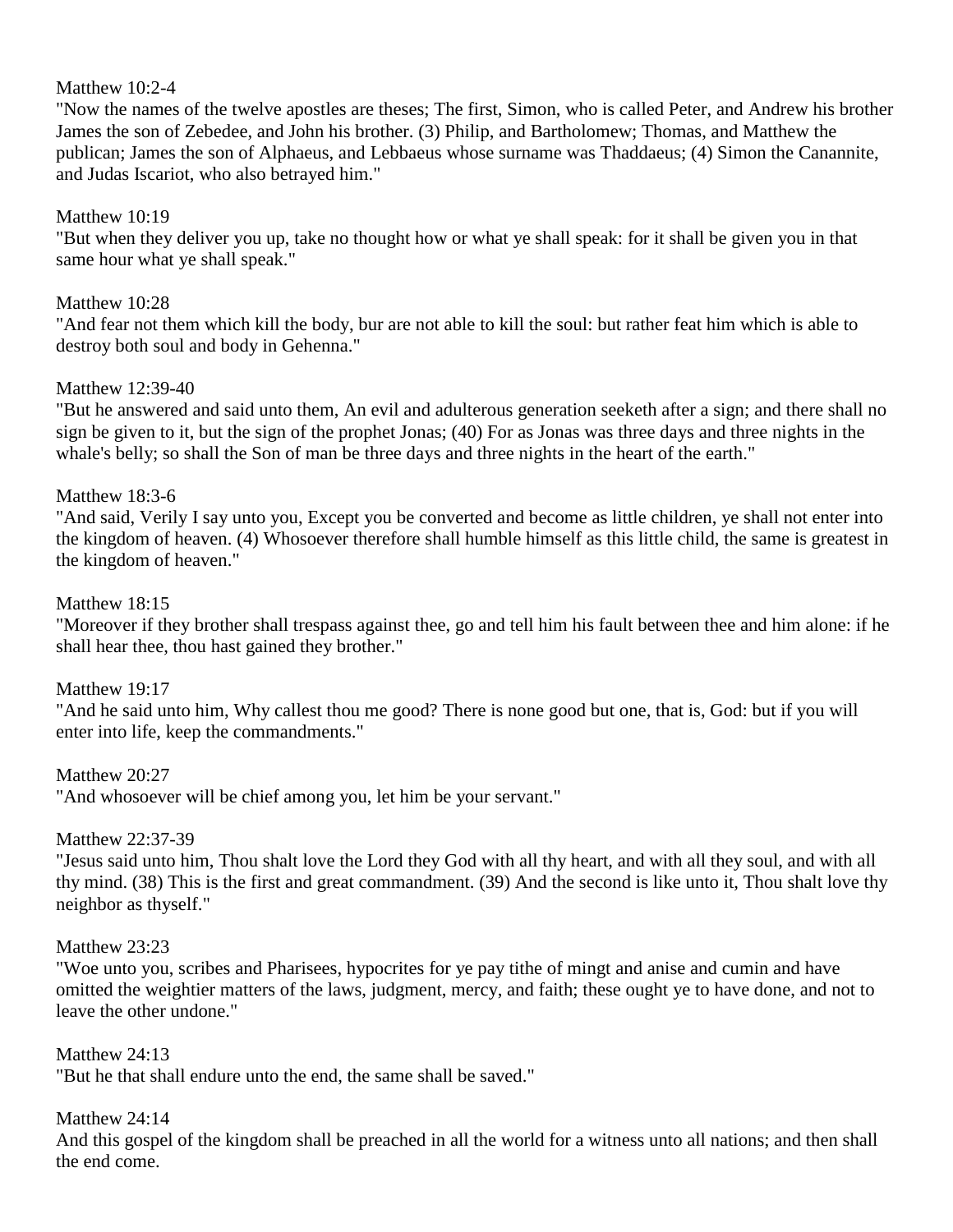## Matthew 24:22

"And except those days should be shortened, there should no flesh be saved: but for the elect's sake those days shall be shortened."

## Matthew 24:46

"Blessed is that servant, whom his Lord when he cometh shall find so doing."

## Matthew 25:11-13

"Afterwards came also the other virgins, saying, Lord, Lord, open to us. (12) But he answered and said, Verily I say unto you, I know you not. (13) Watch therefore, for ye know neither the day nor the hour wherein the Son of man cometh."

## Matthew 28:19-20

"Go therefore, and teach all nations, baptizing them in the name of the Father, and of the Son, and of the Holy Spirit (20) Teaching them to observe all things whatsoever I have commanded you: and, lo, I am with you always, even unto the end of the world. Amen."

## Mark 1:14-15

"Now after that John was put in prison, Jesus came into Galilee, preaching the gospel of the kingdom of God, (15) And saying, The time is fulfilled, and the kingdom of God is at hand: repent ye, and believe the gospel."

## Mark 2:27

"And he said unto them, The Sabbath was made for man, and not man for the Sabbath:"

Mark 7:7

"Howbeit in vain do they worship me, teaching for doctrines the commandments of men."

Mark 7:13

"Making the word of God of none effect through your tradition, which ye have delivered: and many such like things do ye."

Mark 8:36

"For what shall it profit a man, if he shall gain the whole world, and lose his own soul?"

Mark 8:38

"Whosoever therefore shall be ashamed of me and of my words in this adulterous and sinful generation; of him also shall the Son of man be ashamed, when he cometh in the glory of his Father with the holy angels."

## Mark 10:14

"But when Jesus saw it, he was much displeased, and said unto them, Suffer the little children to come unto me, and forbid them not: for of such is the kingdom of God."

## Mark 11:24

"Therefore I say unto you, What things soever ye desire, when ye pray, believe that ye receive them, and ye shall have them."

# Luke 6:37

"Judge not, and ye shall not be judged: condemn not, and ye shall not be condemned: forgive, and ye shall be forgiven."

#### Luke 6:38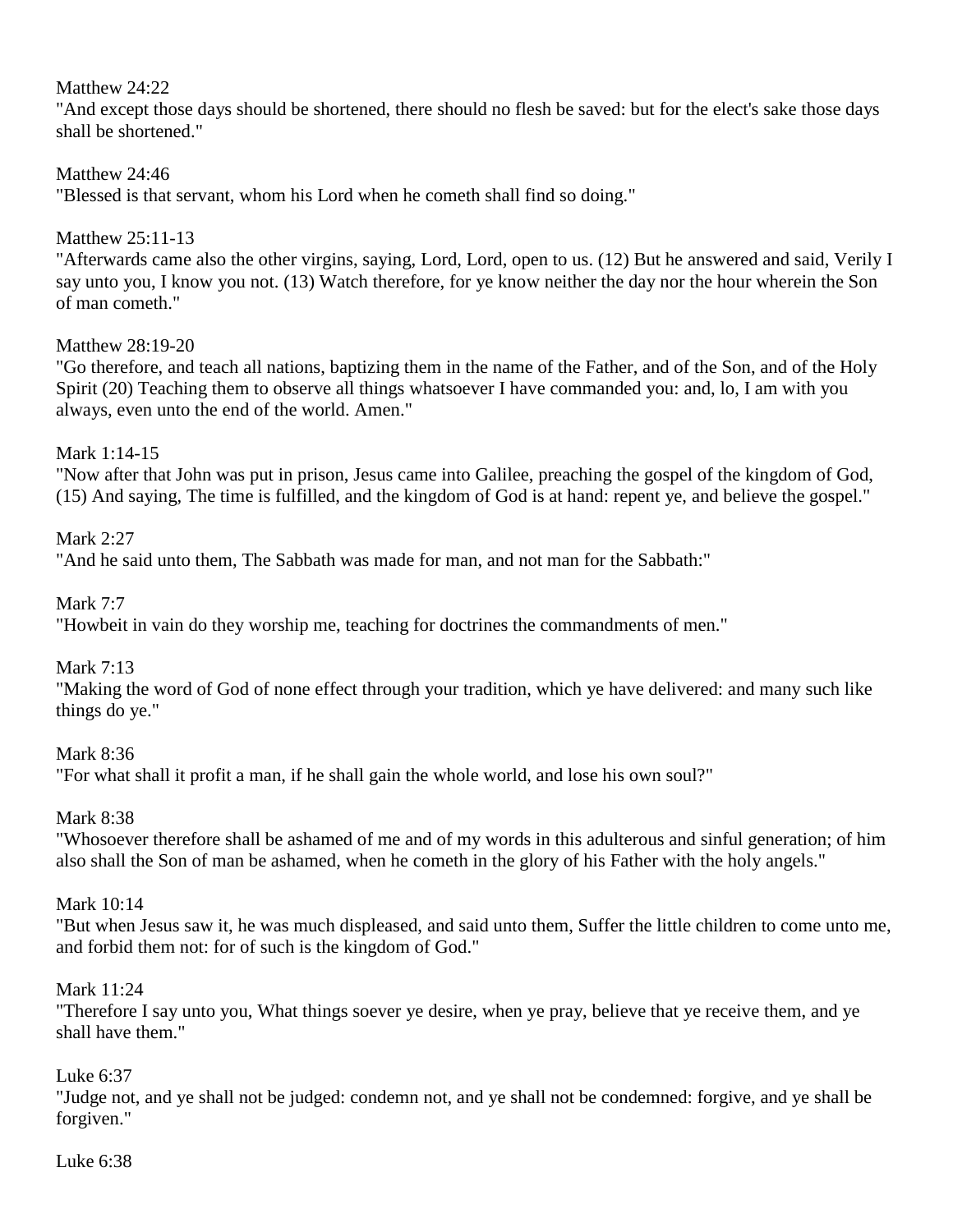"Give and it shall be given unto you; good measure pressed down, and shaken together, and running over, shall men give into your bosom. For with the same measure that ye mete withal it shall be measured to you again."

## Luke 6:46

"And why call ye me, Lord, Lord, and do not the things which I say?"

## Luke 11:9

"And I say unto you, Ask and it shall be given you; seek, and ye shall find; knock, and it shall be opened unto you."

## Luke 11:13

"If ye then, being evil, know how to give good gifts unto your children: how much more shall your heavenly Father give the Holy Spirit to them that ask him?"

## Luke 12:40

Be ye therefore ready also: for the Son of man cometh at an hour when ye think not.

## Luke 12:48

"But he that knew not, and did commit things worthy of stripes, shall be beaten with few stripes. For unto whomsoever much is given, of him shall much be required: and to whom men have committed much, of him they will ask the more."

## Luke 14:26

"If ay man come to me, and hate not his father, and mother, and wife, and children, and brethren, and sisters, yea and his own life also, he cannot be my disciple."

## Luke 14:28

"For which of you intending to build a tower, sitteth not down first, and counteth the cost, whether he have sufficient to finish it?"

## Luke 16:10

He that is faithful in that which is least is faithful also in much: and he that is unjust in the least is unjust also in much.

## Luke 17:10

"So likewise ye, when ye shall have done all those things which are commanded you say, We are unprofitable servants: we have done that which was our duty to do."

## Luke 21:36

"Watch ye therefore, and pray always, that ye may be accounted worthy to escape all these things that shall come to pass, and to stand before the Son of man."

## John 1:1-3

"In the beginning was the Word, and the Word was with God and the Word was God. (2) The same was in the beginning with God. (3) All things were made by him; and without him was not any thing made that was made."

## John 1:14

"(14) And the Word was made flesh, and dwelt among us, (and we beheld his glory the glory as of the only begotten of the Father.) full of grace and truth."

#### John 1:18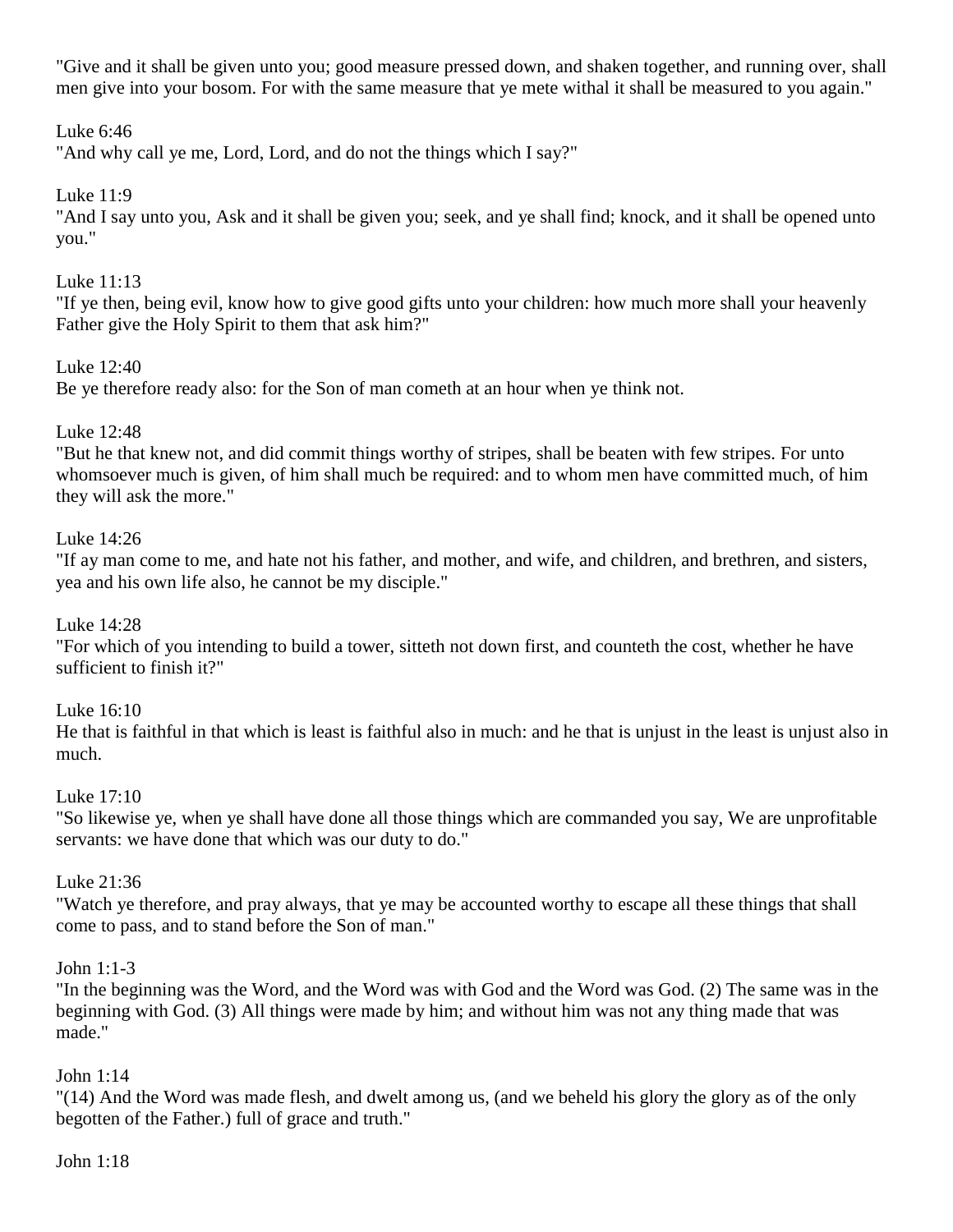"No man hath seen God at any time; the only begotten Son, which is in the bosom of the Father, he hath declared him."

## John 3:6

That which is born of the flesh is flesh; and that which is born of the Spirit is spirit.

## John 3:13

"And no man hath ascended up to heaven, but he that came down from heaven, even the Son of man which is in heaven."

## John 3:16

"For God so loved the world, that he gave his only begotten Son, that whosoever believeth in him should not perish but have everlasting life."

## John  $4.24$

God is Spirit: and they that worship him must worship in spirit and in truth.

## John 6:44

"No man can come to me, except the Father which hath sent me draw him: and I will raise him up at the last day."

## John 6:63

"It is the spirit that quickeneth; the flesh profiteth nothing: the words that I speak unto you, they are spirit, and they are life."

## John 8:32

"And you shall know the truth, and the truth shall make you free."

## John 10:10

"The thief cometh not, but for to steal, and to kill, and to destroy: I am come that they might have life and that they might have it more abundantly."

## John 10:27

"My sheep hear my voice, and I know them, and they follow me:"

## John 10:37-38

"If I do no the works of my Father, believe me not. (38) But if I do, though you believe not me, believe the works: that ye may know, and believe that the Father is in me, and I in him."

## John 13:35

"By this shall all men know that ye are my disciples, if ye have love one to another."

## John 14:6

"Jesus saith unto him, I am the way, the truth, and the life: no man cometh unto the Father but by me."

## John 14:26

"But the Comforter, which is the Holy Ghost, whom the Father will send in my name, he shall teach you all things, and bring all things to your remembrance, whatsoever I have said unto you."

# John 15:5

"I am the vine, ye are the branches: he that abideth in me, and I in him, the same bringeth forth much fruit: for without me ye can do nothing."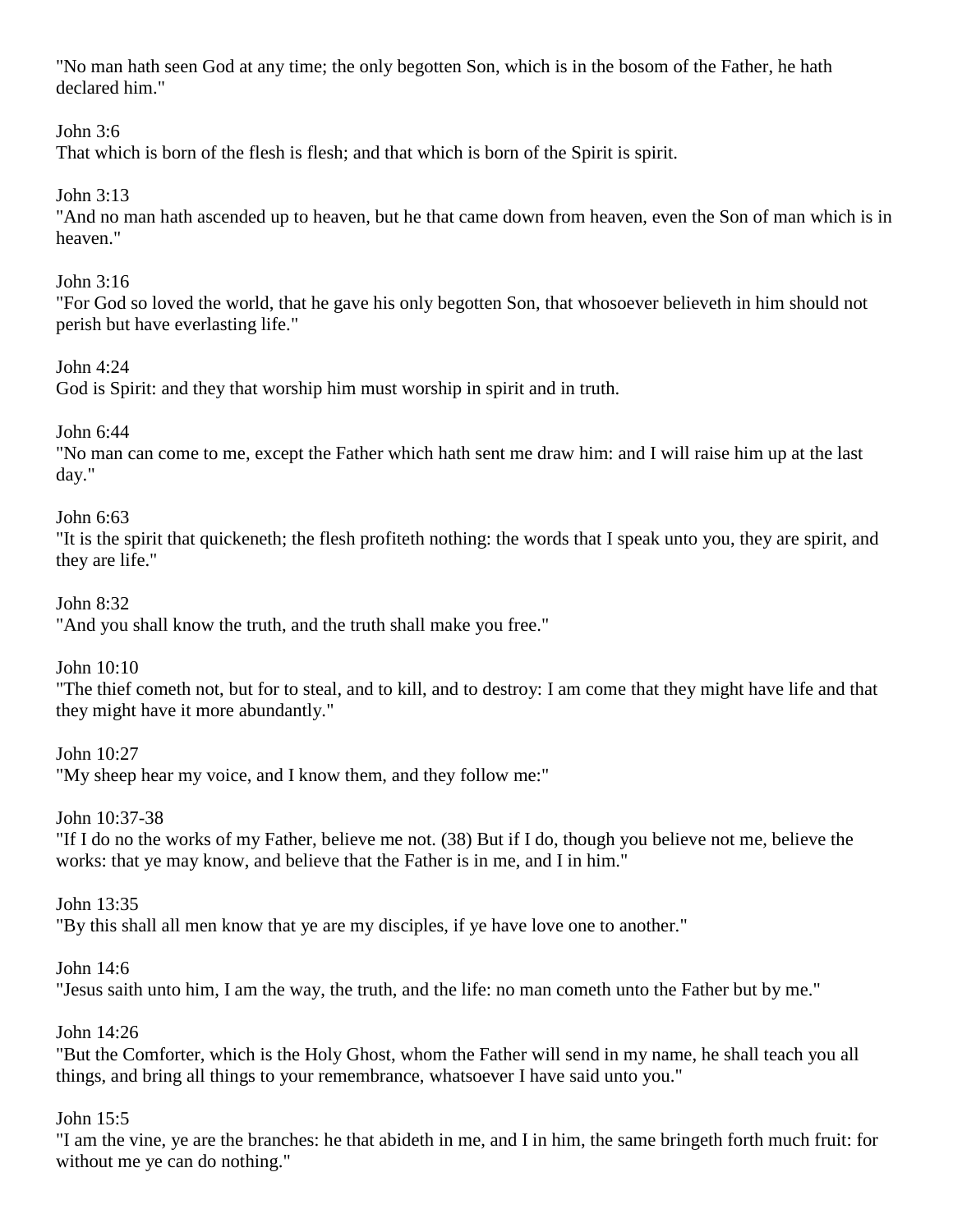#### John 15:10

"If ye keep my commandments, ye shall abide in my love: even as I have kept my Father's commandments, and abide in his love."

#### John 15:13

"Greater love hath no man than this, that a man lay down his life for his friends."

#### John 15:26

"But when the Comforter is come, whom I will send unto you from the Father, even the Spirit of truth, which proceedeth from the Father, he shall testify of me:"

#### John 17:17

Sanctify them through thy truth: thy word is truth.

#### Acts 2:29

"Men and brethren let me freely speak unto you of the patriarch David, that he is both dead and buried, and his sepulcher is with us unto this day."

#### Acts 2:38

"Then Peter said unto them, Repent, and be baptized every one of you in the name of Jesus Christ for the remission of sins, and ye shall receive the gift of the Holy Spirit"

#### Acts 3:19-21

"Repent therefore, and be converted, that your sins may be blotted out when the times of refreshing shall come from the presence of the Lord; (20) And he shall send Jesus Christ, which before was preached unto you: (21) Whom The heaven must receive until the times of restitution of all things, which God hath spoken by the mouth of all his holy prophets since the world began."

#### Acts 5:29

"Then Peter and the other apostles answered and said, We ought to obey God rather than men."

#### Acts 5:32

And we are his witnesses of these things; and so is also the Holy Spirit whom God hath given to them that obey him.

#### Acts 20:35

"I have shewed you all things, how that so labouring ye ought to support the weak and to remember the words of the Lord Jesus, how he said, It is more blessed to give than to receive. "

#### Romans 1:20

"For the invisible things of him from the creation of the world are clearly seen, being understood by the things that are made, even his eternal power and Godhead; so that they are without excuse:"

#### Romans 1:21-22

"Because that, when they knew God, they glorified him not as God, neither were thankful; but became vain in their imaginations, and their foolish heart was darkened. (22) Professing themselves to be wise, they became fools."

#### Romans 2:13

For not the hearers of the law are just before God but the doers of the law shall be justified.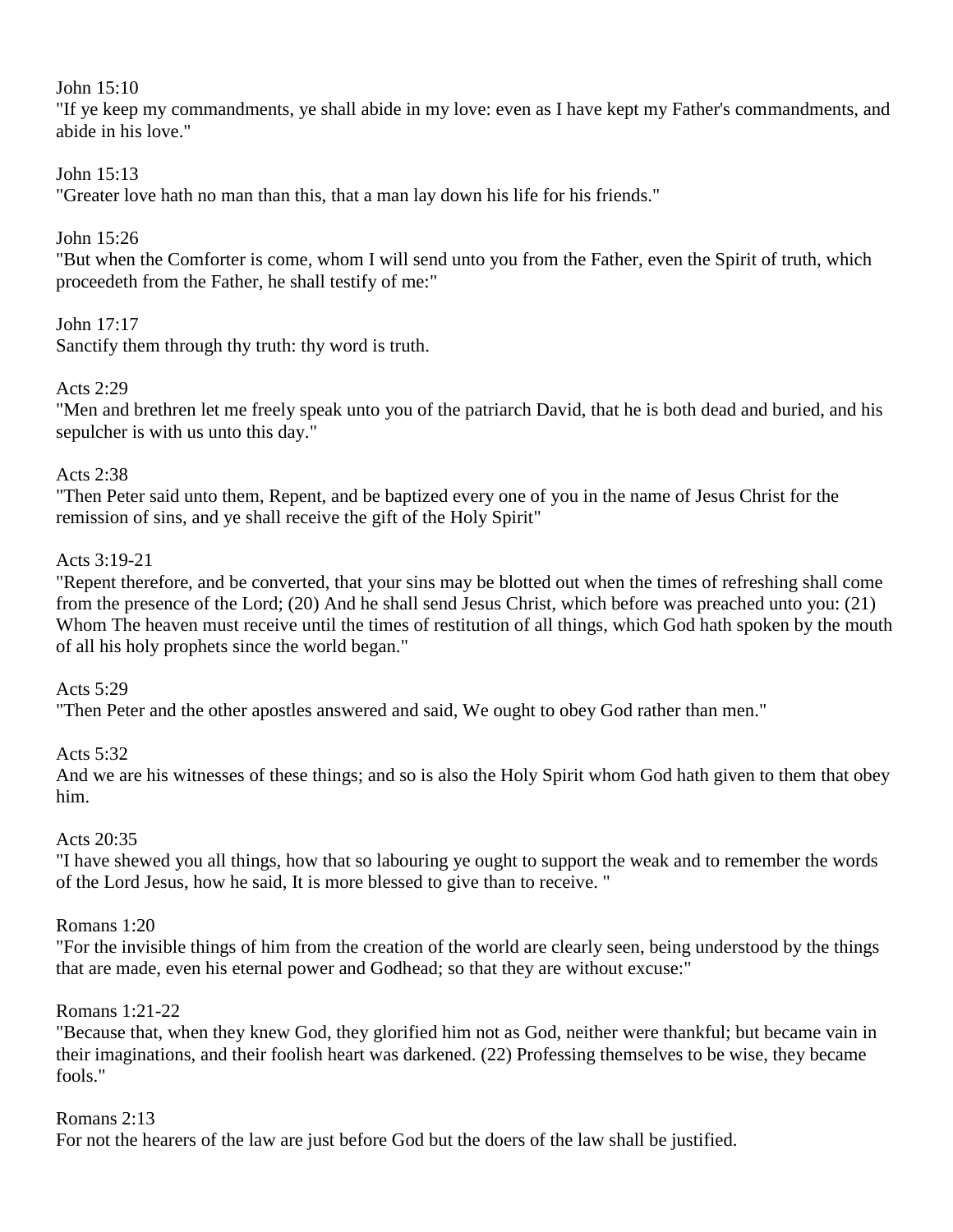Romans 3:20

Therefore by the deeds of the law there shall no flesh be justified in his sight: for by the law is the knowledge of sin.

Romans 3:23 For all have sinned and come short of the glory of God;

Romans 4:15 "Because the law worketh wrath: for where no law is, there is no transgression."

Romans 5:5 And hope maketh not ashamed; because the love of God is shed abroad in our hearts by the Holy Spirit which is given unto us.

Romans 5:10 "For if, when we were enemies, we were reconciled to God by the death of his Son, much more, being reconciled, we shall be saved by his life."

Romans 6:23 For the wages of sin is death; but the gift of God is eternal life through Jesus Christ our Lord.

Romans 7:12 "Wherefore the law is holy, and the commandment holy, and just, and good."

Romans 7:14 "For we know that the law is spiritual: but I am carnal, sold under sin."

Romans 8:7 Because the carnal mind is enmity against God; for it is not subject to the law of God neither indeed can be.

Romans 8:14 "For as many as are led by the Spirit of God, they are the sons of God."

Romans 8:15 "For ye have not received the spirit of bondage again to fear; but ye have received the Spirit of adoption, whereby we cry, Abba, Father."

Romans 8:16 "The Spirit itself beareth witness with our spirit, that we are the children of God."

Romans 8:18 For I reckon that the sufferings of this present time are not worthy to be compared with the glory which shall be revealed in us.

Romans 8:26

Likewise the Spirit also helpeth our infirmities: for we know not what we should pray for as we ought: but the Spirit itself maketh intercession for us with groanings which cannot be uttered.

Romans 8:28

"And we know that all things work together for good to them that love God, to them who are the called according to his purpose."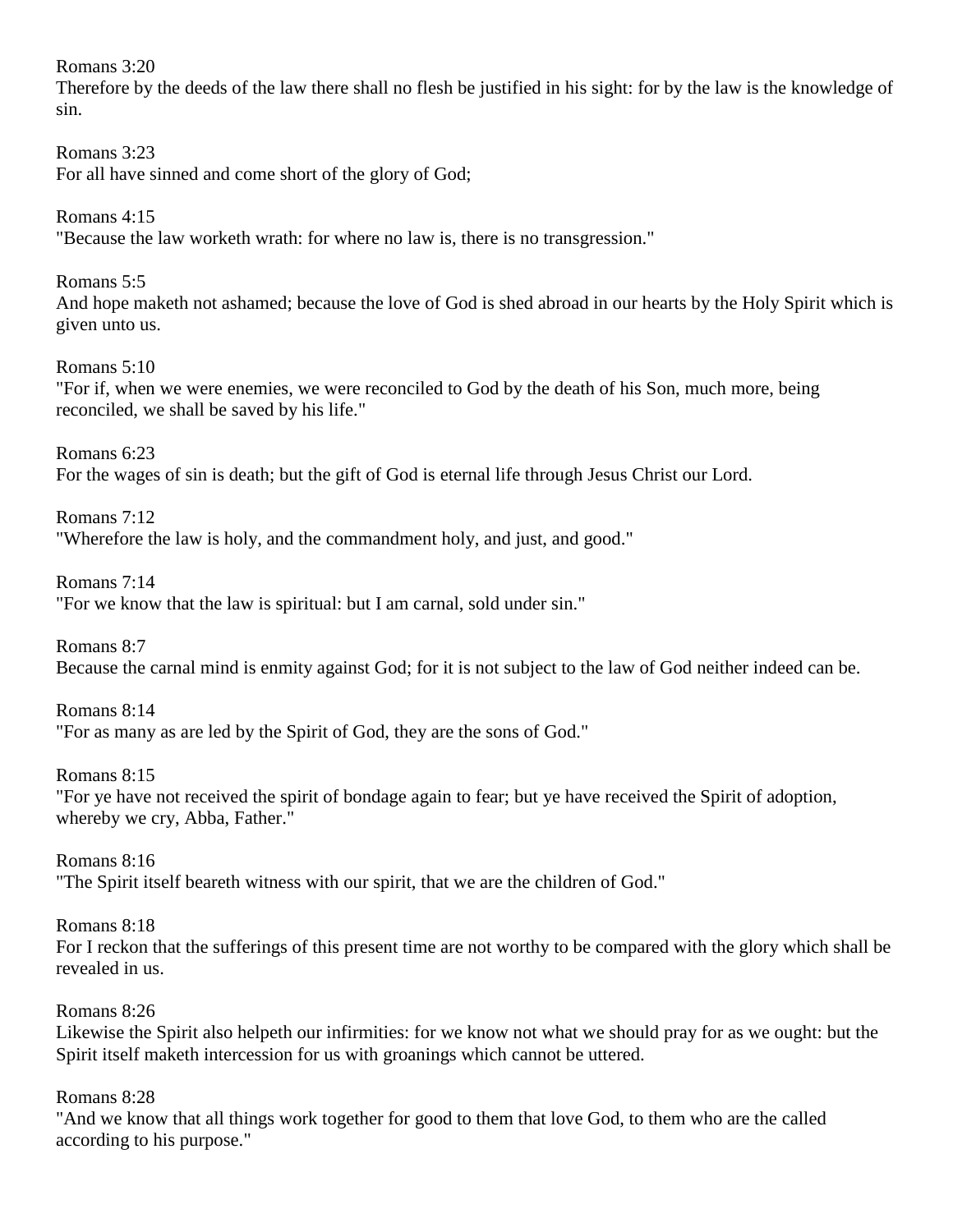Romans 8:31

"What shall we then say to these things? If God be for us, who can be against us?"

Romans 12:1

"I beseech you therefore, brethren, by the mercies of God, that ye present your bodies a living sacrifice, holy, acceptable unto God which is your reasonable service."

Romans 13:8

"Owe no man any thing, but to love one another: for he that loveth another hath fulfilled the law."

Romans 14:11

"And that, knowing the time, that now it is high time to awake out of sleep: for now is our salvation nearer than when we believed."

Romans 16:17

"Now I beseech you, brethren, mark them which cause divisions and offences contrary to the doctrine which ye have learned: and avoid them."

I Corinthians 1:26 "For ye see your calling brethren, how that not many wise men after the flesh, not many mighty, no many noble are called:"

I Corinthians 2:11

"For what man knoweth the things of a man, save the spirit of man which is in him? Even so the things of God knoweth no man, but the Spirit of God."

I Corinthians 5:7-8

"Purge out therefore the old leaven, that ye may be a new lump, as ye are unleavened. For even Christ our Passover is sacrificed for us."

I Corinthians 6:18 Flee fornication. Every sin that a man doeth is without the body; but he that committeth fornication sinneth against his own body.

I Corinthians 6:19

"What? Know ye not that your body is the temple of the Holy Spirit which is in you, which ye have of God, and ye are not your own."

I Corinthians 6:20 "For ye are bought with a price: therefore glorify God in your body, and in you spirit which are God's."

I Corinthians 7:14

For the unbelieving husband is sanctified by the wife and the unbelieving wife is sanctified by the husband: else were you children unclean; but now are they holy.

I Corinthians 10:12 Wherefore let him that thinketh he standeth take heed lest he fall.

I Corinthians 10:13

"There hath no temptation taken you but such as is common to man: but God is faithful, who will not suffer you to be tempted above that ye are able; but will with the temptation also make a way to escape that ye may be able to bear it."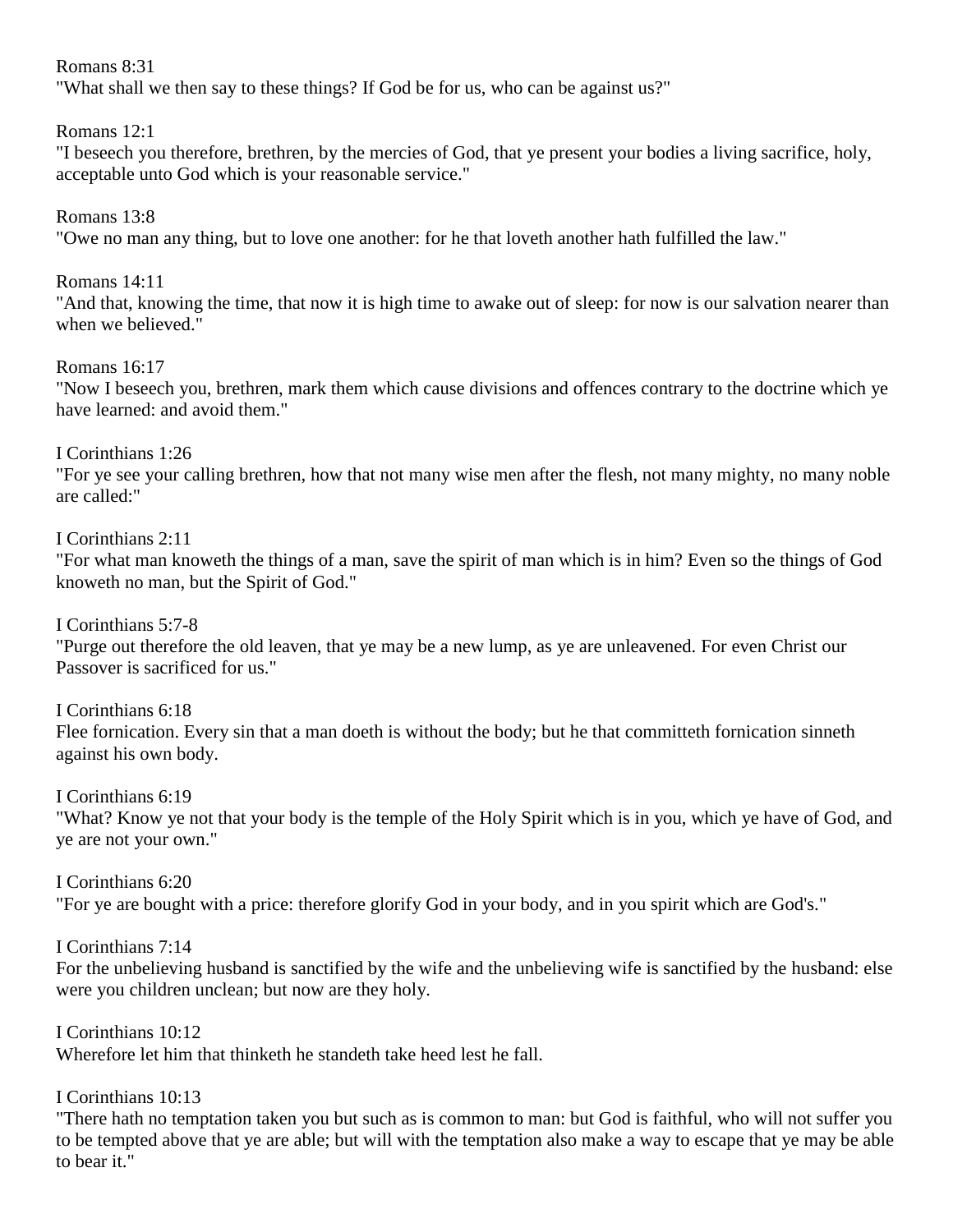I Corinthians 11:1 "Be ye followers of me, even as I also am of Christ."

I Corinthians 12:18 "But now hath God set the members every one of them in the body, as it hath pleased him."

I Corinthians 13:13 "And now abideth faith, hope, charity, these three; but the greatest of these is charity."

I Corinthians 14:33 "For God is not the author of confusion but of peace, as in all churches of the saints."

I Corinthians 14:34-35

"Let your women keep silence in the churches: for it is not permitted unto them to speak, but they are commanded to be under obedience, as also saith the law. (35) And if they will learn anything, let them ask their husbands at home for it is a shame for women to speak in the church."

I Corinthians 15:22-23

"For as in Adam all die, even so in Christ shall all be made alive. (23) But every man in his own order: Christ the firstfruits; afterward they that are Christ's at his coming."

I Corinthians 15:50

"Now this I say, brethren, that flesh and blood cannot inherit the kingdom of God; neither doth corruption inherit incorruption."

I Corinthians 15:51-52

"Behold I show you a mystery, We shall not all sleep, but we shall all be changed, (52) In a moment, in the twinkling of an eye, at the last trump: for the trumpet shall sound, and the dead shall be raised incorruptible, and we shall be changed."

II Corinthians 4:4

"In whom the god of this world hath blinded the minds of them which believe not, lest the light of the glorious gospel of Christ, who is the image of God, should shine unto them."

II Corinthians 5:20

"Now then we are ambassadors for Christ, as though God did beseech you by us: we pray you in Christ's stead, be ye reconciled to God."

II Corinthians 9:6-7

"But this I say, He which soweth sparingly shall reap also sparingly; and he which soweth bountifully shall reap also bountifully. (7) Every man according as he purposeth in his heart, so let him give, not grudgingly, or of necessity: for God loveth a cheerful giver."

# II Corinthians 10:5

"Casting down imaginations and every high thing that exalteth itself against the knowledge of God, and bringing into captivity every thought to the obedience of Christ;"

## Galatians 2:20

"I am crucified with Christ: nevertheless I live; yet not I, but Christ liveth in me: and the life which I now live in the flesh I live by the faith of the Son of God, who loved me, and gave himself for me."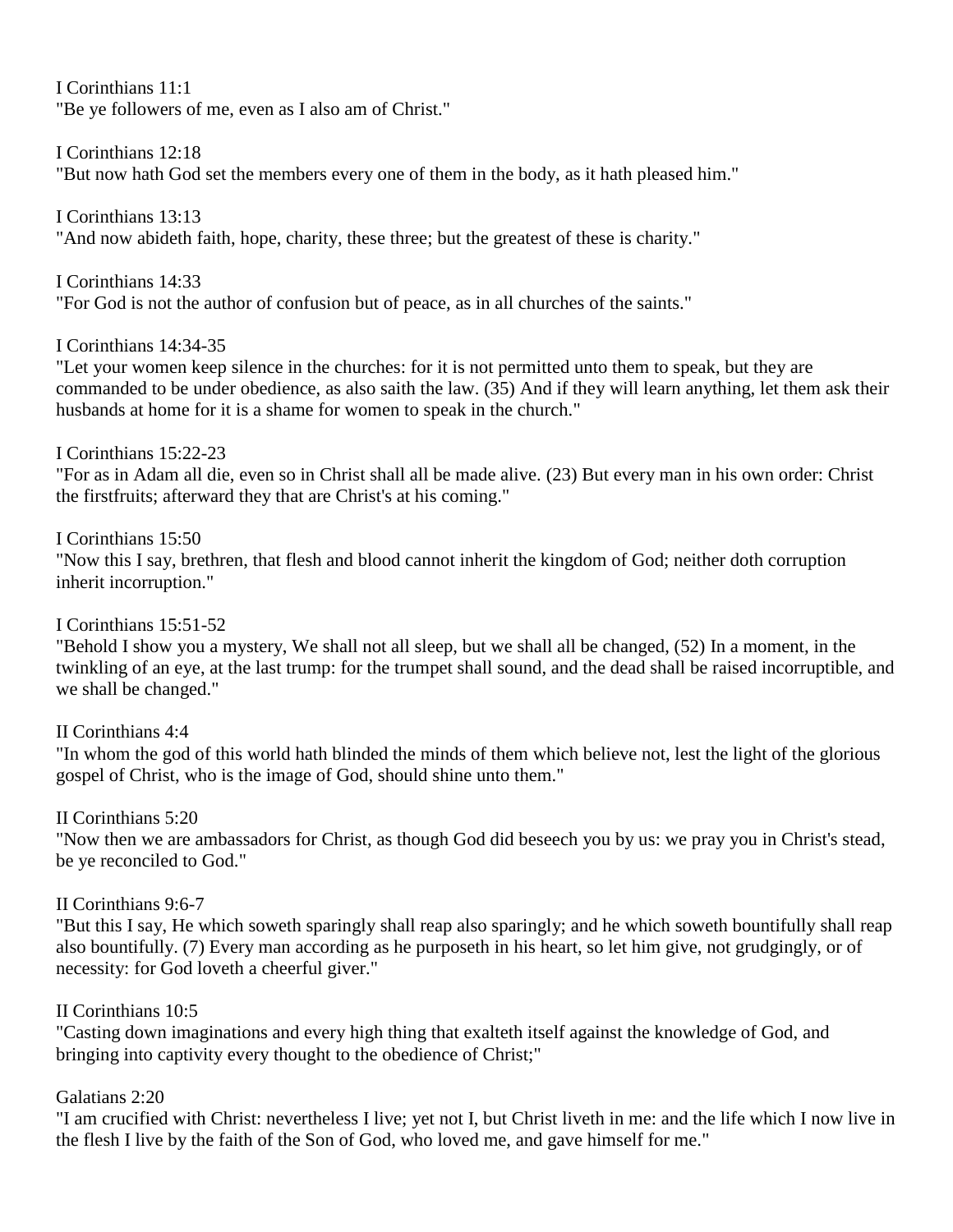Galatians 4:26 "But Jerusalem which is above is free, which is the mother of us all."

Galatians 5:22-23

"But the fruit of the Spirit is love, joy, peace, longsuffering, gentleness, goodness, faith, (23) meekness, temperance: against such there is no law."

Galatians 6:2

"Bear ye one another's burdens, and so fulfil the law of Christ."

Galatians 6:7

"Be not deceived; God is not mocked: for whatsoever a man soweth, that shall he also reap."

Galatians 6:9

"And let us not be weary in well doing: for in due season we shall reap, if we faint not."

Galatians 6:15

"For in Christ Jesus neither circumcision availeth any thing, nor uncircumcision, but a new creature."

Ephesians 2:2

"Wherein in time past ye walked according to the course of this world, according the prince of the power of the air, the spirit that now worketh in the children of disobedience:"

## Ephesians 2:20

"And are built upon the foundation of the apostles and the prophets, Jesus Christ himself being the chief corner stone;"

Ephesians 3:9

"And to make all men see what is the fellowship of the mystery, which from the beginning of the world hath been hid in God, who created all things by Jesus Christ:"

Ephesians 3:20

"Now unto him that is able to do exceeding abundantly above all that we ask or think, according to the power that worketh in us."

Ephesians 4:4-6

"There is one body, and one Spirit, even as ye are called in one hope of your calling. (5) One Lord, one faith, one baptism, (6) One God and Father of all who is above all and through all, and in you all."

Ephesians 4:15

"But speaking the truth in love, may grow up into him in all things, which is the head, even Christ:"

Ephesians 4:16

"From whom the whole body fitly joined together and compacted by that which every joint supplieth, according to the effectual working in the measure of every part, maketh increase of the body unto the edifying of itself in love."

Ephesians 4:26 Be ye angry and sin not: let not the sun go down upon your wrath:

Ephesians 4:28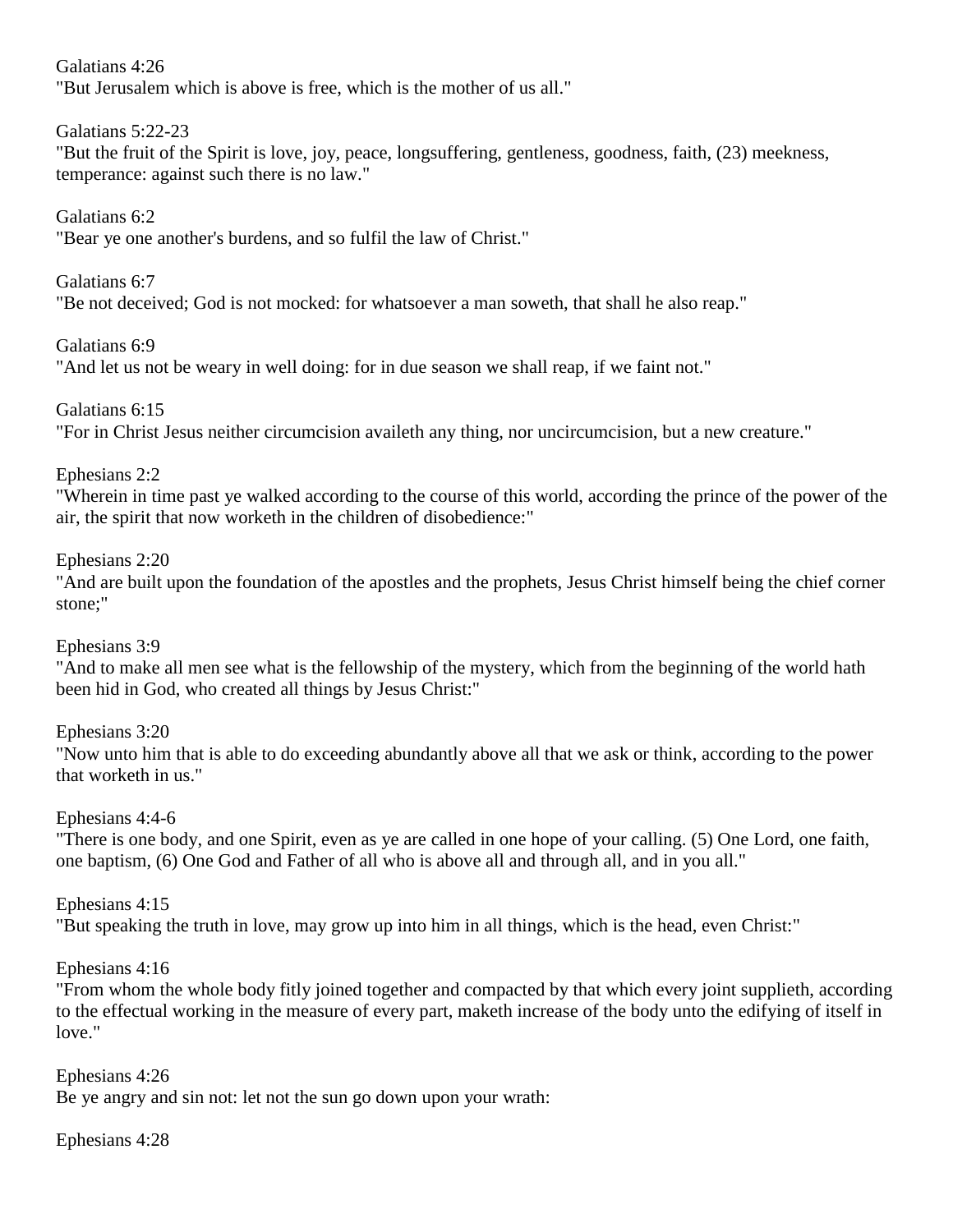"Let him that stole steal no more: but rather let him labour, working with his hands the thing which is good, that he may have to give to him that needeth."

Ephesians 4:29

"Let no corrupt communication proceed out of your mouth, but that which is good to the use of edifying, that it may minister grace unto the hearers."

Ephesians 5:20 Giving thanks always for all things unto God and the Father in the name of our Lord Jesus Christ;

Ephesians 5:25 "Husbands, love your wives, even as Christ also loved the church, and gave himself for it;"

Ephesians 6:11 "Put on the whole armour of God, that ye may be able to stand against the wiles of the devil."

Philippians 1:6 "Being confident of this very thing, that he which hath begun a good work in you will perform it until the day of Jesus Christ."

Philippians 2:3 Let nothing be done through strife or vainglory; but in lowliness of mind let each esteem other better than themselves.

Philippians 2:4 "Look not every man on his own things, but every man also on the things of others."

Philippians 2:5 "Let this mind be in you, which was also in Christ Jesus:"

Philippians 2:14 Do everything without complaining or arguing.

Philippians 4:8 Be careful for nothing; but in every thing by prayer and supplication with thanksgiving let you requests be made known to God.

Philippians 4:11 "Not that I speak in respect of want: for I have learned, in whatsoever state I am, therewith to be content"

Philippians 4:13 I can do all things through Christ which strengtheneth me.

Colossians 1:16

"For by him were all things created, that are in heaven, and that are in earth, visible and invisible, whether they be thrones or dominions, or principalities, or powers: all things were created by him, and for him:"

Colossians 2:16 "Let no man therefore judge you in meat, or in drink or in respect of an holyday, or of the new moon or of the Sabbath days:"

I Thessalonians 4:16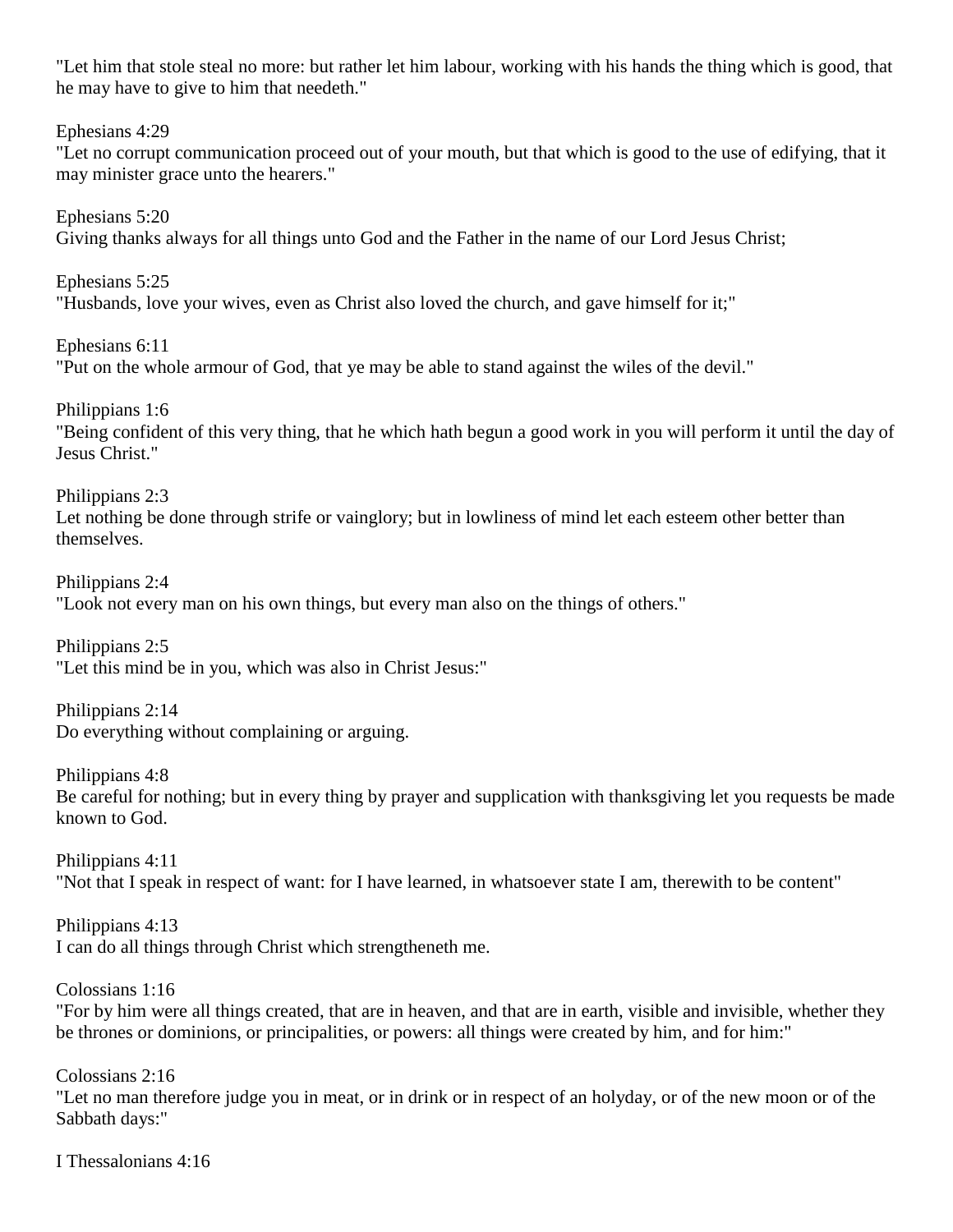"For the Lord himself shall descend from heaven with a shout, with a voice of the archangel, and with the trump of God: and the dead in Christ shall rise first:"

## I Thessalonians 5:17

Then we which are alive and remain shall be caught up together with them in the clouds to meet the Lord in the air: and so shall we ever be with the Lord.

I Thessalonians 5:21 Prove all things; hold fast that which is good.

# II Thessalonians 2:3-4

"Let no man deceive you by any means: for that day shall not come, except there come a falling away first, and that man of sin be revealed, the son of perdition; (4) Who opposeth and exalteth himself above all that is called God, or that is worshipped; so that he as God sitteth in the temple of God, shewing himself that he is God."

II Thessalonians 2:7

"For the mystery of iniquity doth already work: only he who now letteth will let, until he be taken out of the way."

## I Timothy 2:1-2

"I exhort therefore, that, first of all, supplications, prayers, intercessions, and giving of thanks, be made for all men; (2) For kings, and for all that are in authority; that we may lead a quiet and peaceable life in all godliness and honesty."

# I Timothy 3:2

"A bishop must then be blameless, the husband of one wife, vigilant, sober, of good behaviour, given to hospitality, apt to teach; (3) Not given to wine, no striker, not greedy of filthy lucre; but patient, not a brawler, not covetous;"

# I Timothy 4:1-3

"Now the Spirit speaketh expressly, that in the latter times some shall depart from the faith, giving heed to seducing spiritis, and doctrines of devils; (2) Speaking lies in hypocrisy having their conscientce seared with a hot iron; (3) Forbidding to marry and commanding to abstain from meats, which God hath created to be received with thanksgiving of them which believe and know the truth."

## I Timothy 5:1

"Rebuke not an elder, but intreat him as a father; and the younger men as brethren."

# I Timothy 5:8

"But if any provide not for his own, and specially for those of his own house, he hath denied the faith, and is worse than an infidel"

## I Timothy 5:23

"Drink no longer water, but use a little wine for thy stomach's sake and thine often infirmities."

## I Timothy 6:7-8

"For we brought nothing into this world, and it is certain we can carry nothing out. (8) And having food and raiment let us be therewith content."

## I Timothy 6:10

"For the love of money is a root of all evil which while some coveted after, they have erred from the faith, and pierced themselves through with many sorrows."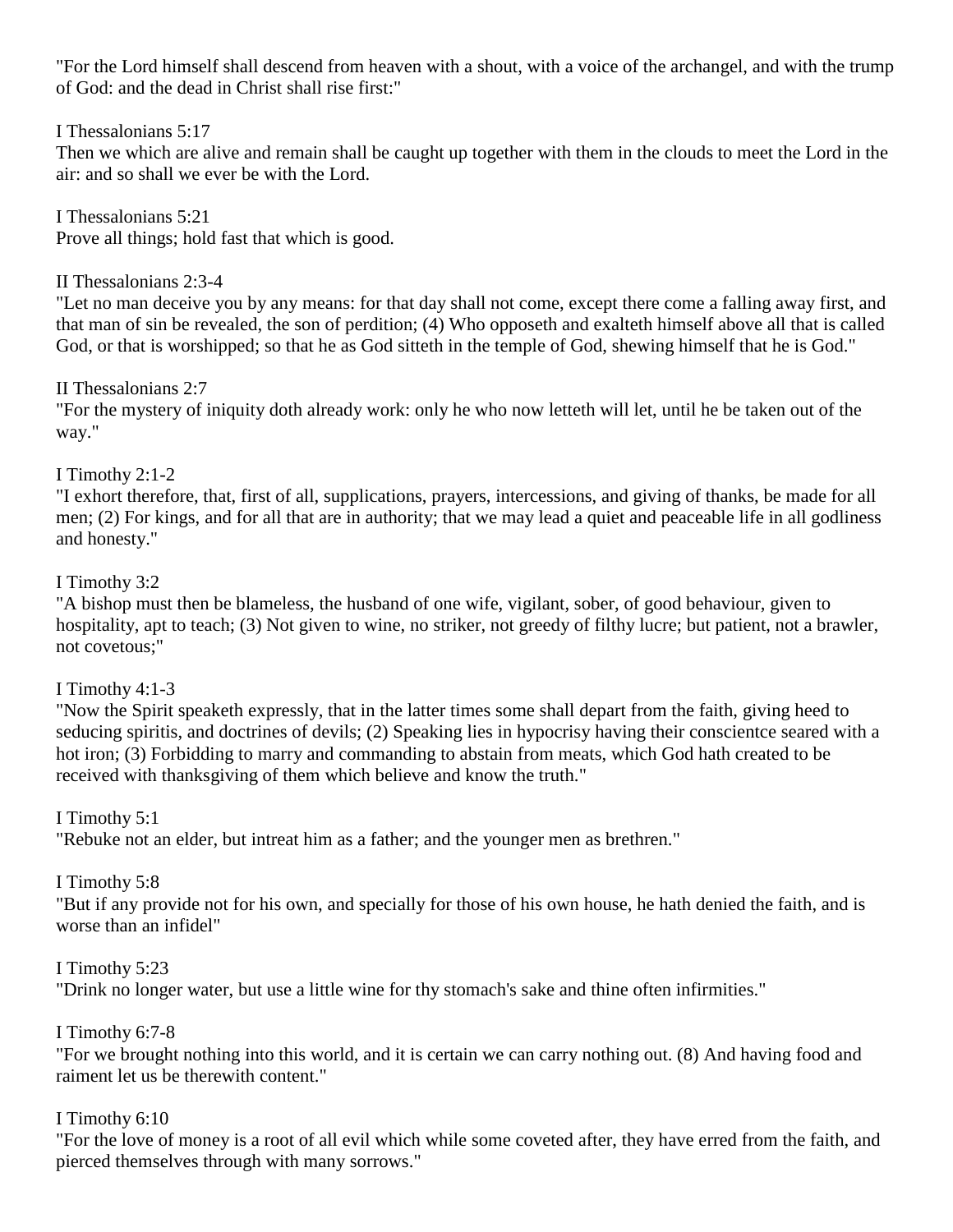## I Timothy 6:12

"Fight the good fight of faith, lay hold on eternal life, whereunto thou art also called, and hast professed a good profession before many witnesses."

# I Timothy 6:15-16

"Which in his times he shall shew, who is the blessed and only Potentate, the King of kings, and Lord of lords; (16) Who only hath immortality, dwelling in the light which no man can approach unto; whom no man hath seen, nor can see: to whom be honour and power everlasting. Amen."

# II Timothy 1:6-7

"Wherefore I put thee in remembrance that thou stir up the gift of God, which is in thee by the putting on of my hands. (7) For God hath not given us the spirit of fear; but of power, and of love, and of a sound mind."

## II Timothy 2:15

"Study to shew thyself approved unto God, a workman that needeth not to be ashamed, rightly dividing the word of truth."

## II Timothy 3:16

"All scripture is given by inspiration of God and is profitable for doctrine, for reproof, for correetion, for instruction in righteousness."

## Hebrews 1:3

"Who being the brightness of his glory, and the express image of his person and upholding all things by the word of his power, when he had by himself purged our sins, sat down on the right hand the Majesty on high;"

## Hebrews 2:7-8

"Thou madest him a little lower than the angels; thou crownedst him with glory an honour, and didst set him over the works of thy hands: (8) Thou hast put all things in subjection under his feet. For in that he put all in subjection under him, he left nothing that is not put under him. But now we see not yet all things put under him."

## Hebrews 3:13

"But exhort one another daily, while it is called today; lest any of you be hardened through the deceitfulness of sin."

## Hebrews 4:12

"For the word of God is quick and powerful and sharper than any twoedged sword; piercing even to the dividing asunder of soul and spirit, and of the joints and marrow, and is a discerner of the thoughts and intents of the heart."

## Hebrews 4:15

"For we have not an high priest which cannot be touched with the feeling of our infirmities; but was in all points tempted like as we are, yet without sin."

## Hebrews 5:8

"Though he were a Son, yet learned he obedience by the things which he suffered."

## Hebrews 6:1-2

"Therefore leaving the principles of the doctrine of Christ, let us go on unto perfection; not laying again the foundation of repentance from dead works and of faith toward God,"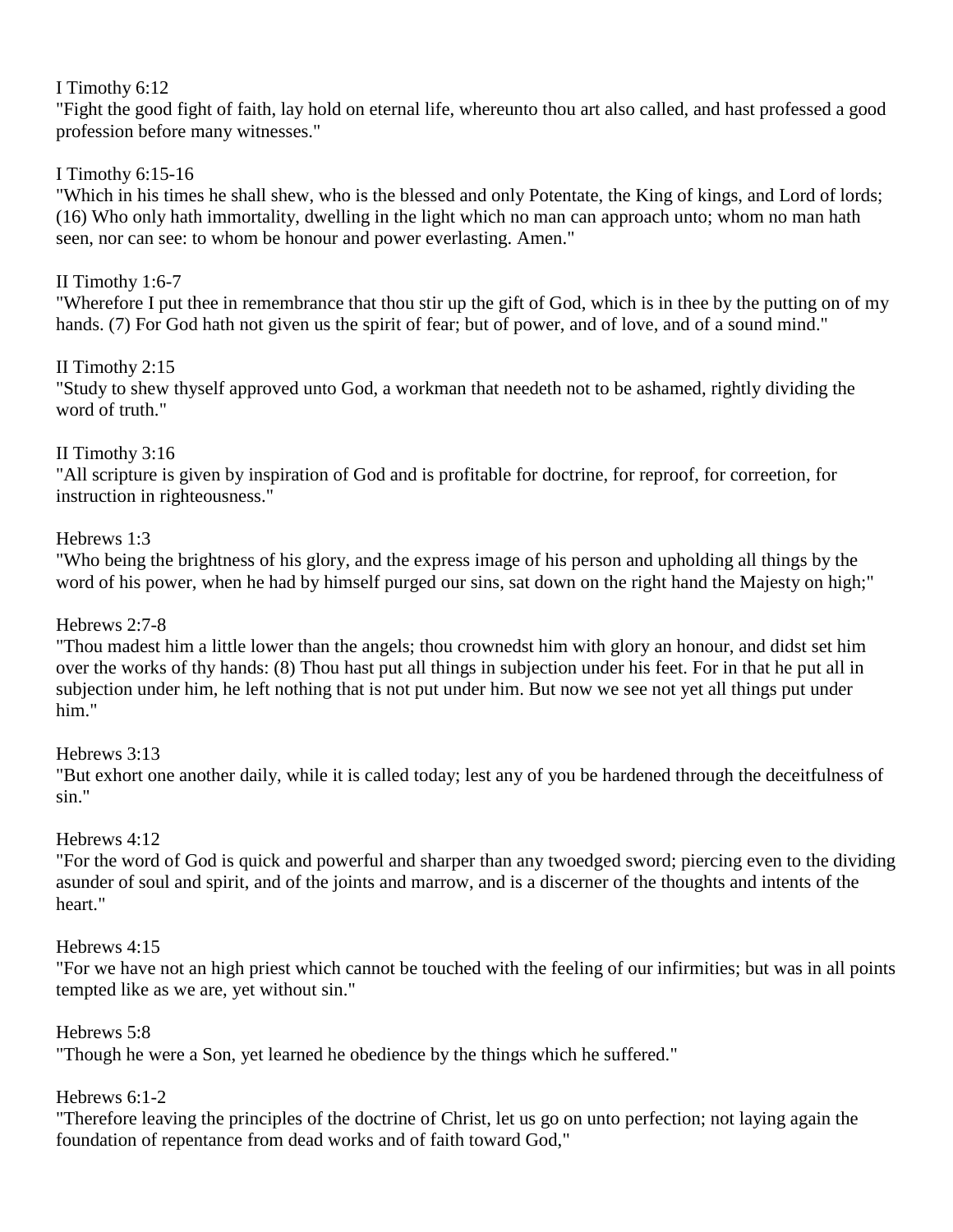## Hebrews 7:3

"Without father, without mother, without descent, having neither beginning of days nor end of life; but made like unto the Son of God; abideth a priest continually."

Hebrews 9:27 "And as it is appointed unto men once to die, but after this the judgement:"

Hebrews 10:25 "Not forsaking the assembling of ourselves together, as the manner of some is; but exhorting one another: and much the more as ye see the day approaching."

Hebrews 10:26 "For if we sin willfully after that we have received the knowledge of the truth, there remaineth no more sacrifice for sins,"

Hebrews 10:31 It is a fearful thing to fall into the hands of the living God.

Hebrews 11:1 "Now faith is the substance of things hoped for, the evidence of things not seen."

Hebrews 11:6

"But without faith it impossible to please him: for he that cometh to God must believe that he is, and that he is a rewarder of them that diligently seek him."

Hebrews 13:4

"Marriage is honourable in all, and the bed undefiled: but whoremongers and adulterers God will judge."

Hebrews 13:5

"Let you conversation be without covetousness; and be content with such things as ye have: for he has said, I will never leave thee, nor forsake thee."

Hebrews 13:8 "Jesus Christ the same yesterday, and today , and forever."

James 1:2-3 "My brethren, count it all joy when ye fall into divers temptations; (3) Knowing this, that the trying of your faith worketh patience."

James 1:5 "If any of you lack wisdom, let him ask of God, that giveth to all men liberally, and upbraideth not; and it shall be given him."

James 1:8 A double minded man is unstable in all ways.

James 1:17

"Every good gift and every perfect gift is from above, and cometh down from the Father of lights, with whom is no vaiableness, neither shadow of turning."

James 1:19

"Wherefore, my beloved brethren, let every man be swift to hear, slow to speak, slow to wrath."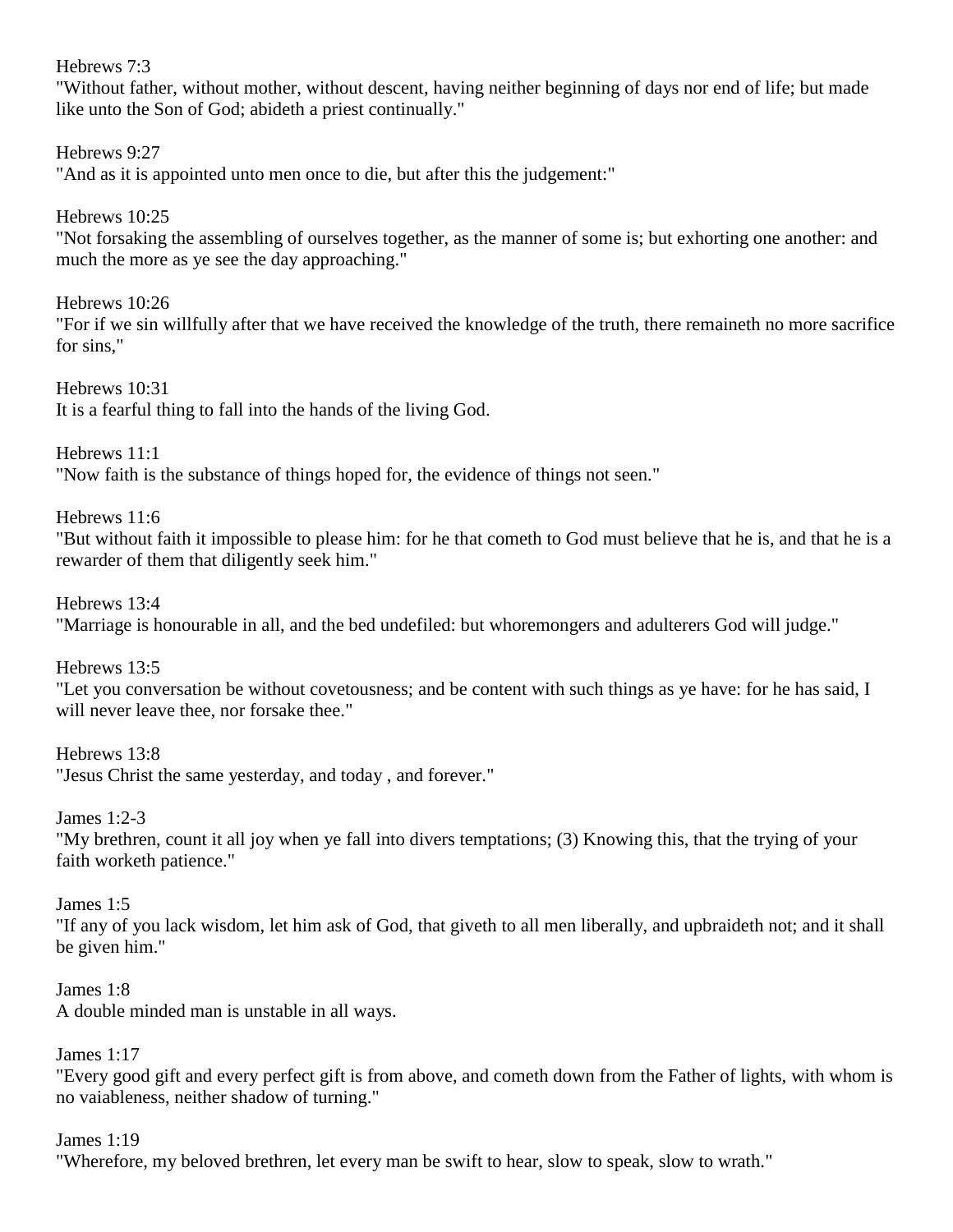#### James 1:22-24

"But be ye doers of the word, and not hearers only, deceiving your own selves. (23) For if any be a hearer of the word, and not a doer, he is like unto a man beholding his natural face in a glass: (24) For he beholds himself, and goeth his way, and straightway fogetteth what manner of man he was."

#### James 1:27

"Pur religion and undefiled before God and the Father is this, To visit the fatherless and widows in their affliction, and to keep himself unspotted from the world."

#### James 2:20

"But wilt thou know, O vain man, that faith without works is dead?"

#### James 2:23

"And the scripture was fulfilled which saith, Abraham believed God, and it was imputed unto him for righteousness: and he was called the Friend of God."

#### James 4:7-8

"Submit yourselves therefore to God. Resist the devil, and he will flee from you."

#### James 4:17

"Therefore to him that knoweth to do good, and doeth it not, to him it is sin."

#### James 5:14

"Is any sick among you? let him call for the elders of the church; and let them pray over him, anointing him with oil in the name of the Lord."

#### James 5:16

"Confess your faults one to another, and pray one for another, that ye may be healed. The effectual fervent prayer of a righteous man availeth much."

#### I Peter 2:2

"As newborn babes, desire the sincere milk of the word, that ye may grow thereby:"

#### I Peter 2:9

"But ye are a chosen generation, a royal priesthood, an holy nation, a peculiar people; that ye should shew forth the praises of him who hath called you out of darkenss into his marvelous light:"

#### I Peter 2:24

"Who his own self bare our sins in his own body on the tree, that we, being dead to sins, should live unto righteousness: by whose stripes ye were healed."

#### I Peter 3:1

"Likewise ye wives, be in subjection to your own husbands that, if any obey not the word, they also may without the word be won by the conversation of the wives;"

#### I Peter 3:4

"But let it be the hidden man of the heart, in that which is not corruptible, even the ornament of a meek and quiet spirit, which is in the sight of God of great price"

#### I Peter 3:7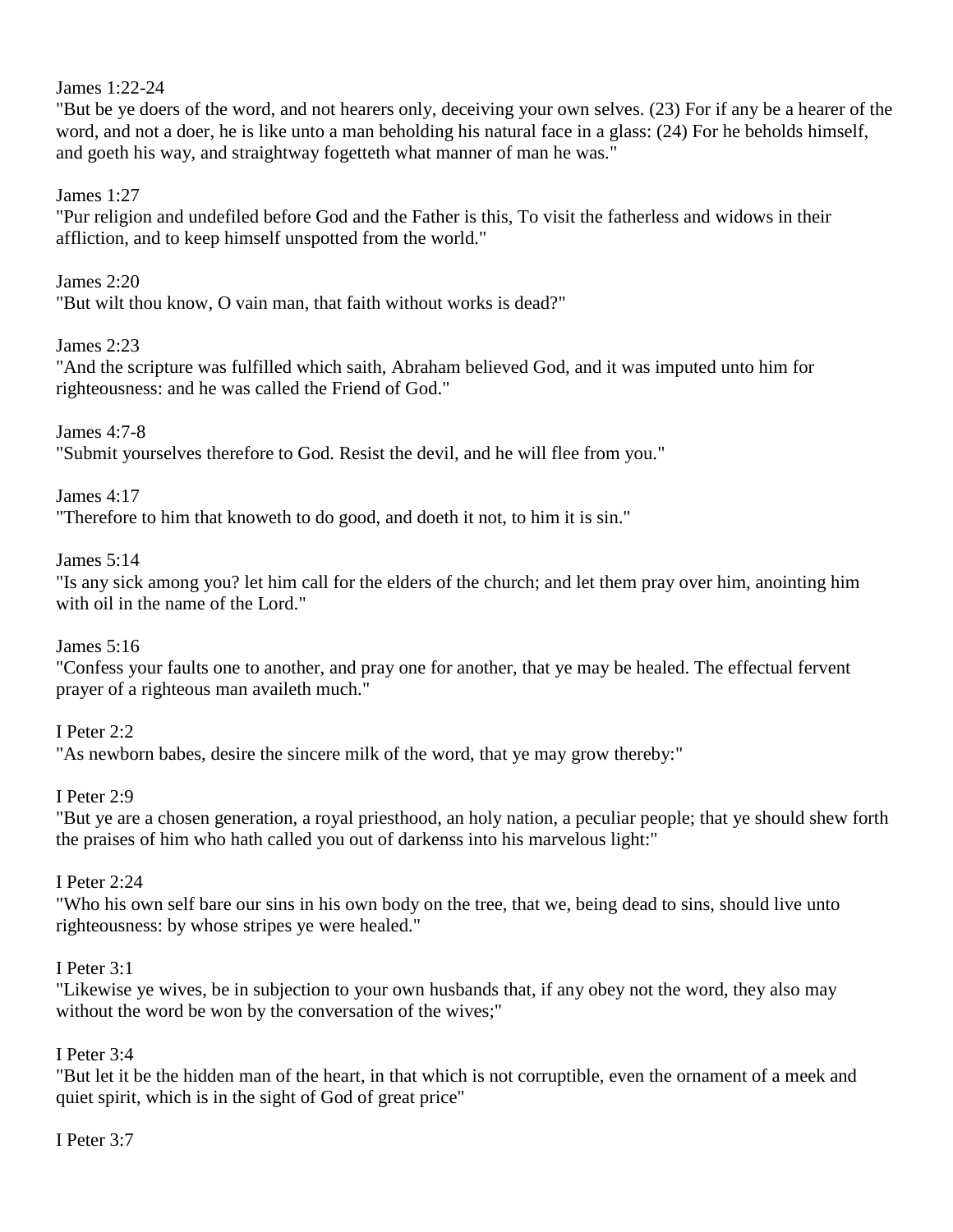"Likewise ye husbands, dwell with them according to knowledge, giving honour unto the wife, as unto the weaker vessel, and as being heirs together of the grace of life; that your prayers be not hindered."

## I Peter 3:15

But sanctify the Lord God in your hearts: and be ready always to give an answer to every man that asketh you a reason of the hope that is in you with meekenss and fear (reverence).

## I Peter 4:17

"For the time is come that judgment must begin at the house of God: and if it first begin at us, what shall the end be of them that obey not the gospel of God?"

## I Peter 5:6-7

"Humble yourselves therefore under the mighty hand of God, that he may exalt you in due time: (7) Casting all your care upon him; for he careth for you."

## I Peter 5:8

"Be sober, be vigilant: because your adversary the devil, as a roaring lion, walketh about, seeking whom he may devour:"

## II Peter 1:4

"Whereby are given unto us exceeding great and precious promises: that by these ye might be partakers of the divine nature, having escaped the corruption that is in the world through lust."

## II Peter 1:10

"Wherefore the rather, brethren, give diligence to make yoru calling and election sure: for if you do these things, you shall never fall:"

## II Peter 1:20

"Knowing this frist, that no prophecy of the scripture is of any private interpretation."

## II Peter 2:4

"For if God spared not the angels that sinned, but cast them down to the grace and delivered them into chains of darkness, to be reserved to judement;"

## II Peter 3:8

"But, beloved, be not ignorant of this one thing, that one day is with the Lord as a thousand years, and a thousand years as one day."

## II Peter 3:18

But grow in grace and in the knowledge of our Lord and Savior Jesus Christ. To him be glory both now and for ever. Amen.

## I John 2:4

"H that saith, I know him and keepeth not his commandments, is a liar, and the truth is not in him."

## I John 2:6

"He that aith he abideth in him ought himself also so to walk, even as he walked."

# I John 2:15-16

"Love not the world, neither the things that are in the world. If any man love the world, the love of the Father is not in him. (16) For all that is in the world, the lust of the flesh, and the lust of the eyes, and the pride of life, is not of the Father, but is of the world."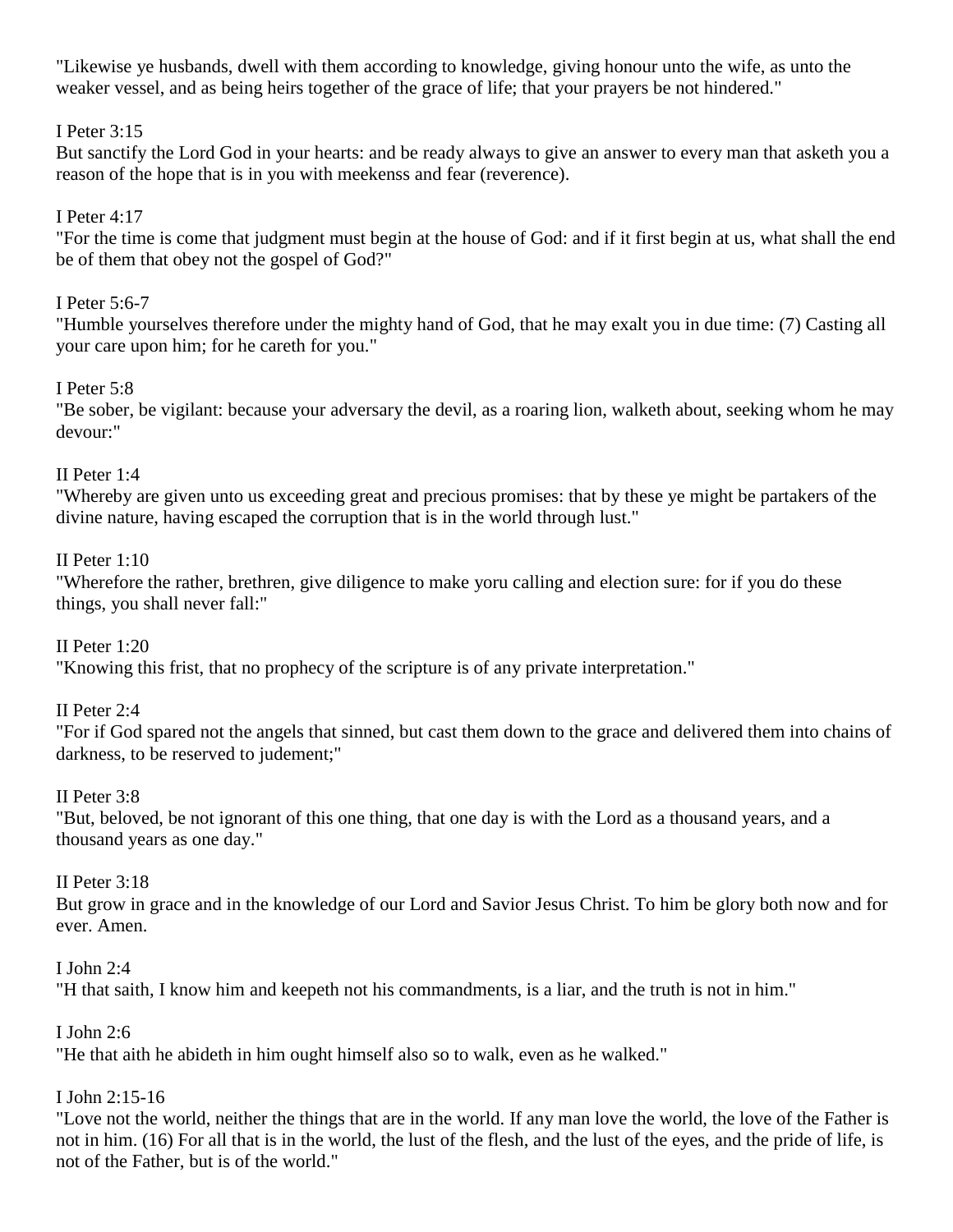## I John 3:1-2

"Behold what manner of love the Father hath bestowed upon us, that we should be called the sons of God: therefore the world knoweth us not, because it knew him not. (2) Beloved, now are we the sons of God, and it doth not yet appear what we shall be: but we know that, when he shall appear, we shall be like him: for we shall see him as he is."

#### I John 3:4

Whosoever comitteth sin transgresseth also the law: for sin is the transgression of the law.

## I John 3:18

"My little children, let us not love in word, neither in tongue; but in deed and in truth."

## I John 3:22

"And whatsoever we ask, we receive of him, because we keep his commandments, and do those things that are pleasing in his sight."

## I John 4:8

He that loveth not knoweth not God; for God is love.

## I John 4:18

There is no fear in love; but perfect love casteth out fear: because fear hath torment. He that feareth is not made perfect in love.

## I John 4:20

"If a man say, I love God, and hath his brother, he isa liar: for he that loveth not his brother whom he hath seen, how can he love God whom he hath not seen?"

I John 5:3

"For this is the love of God, that we keep his commandments: and this commandments are not grievous"

I John 5:12

He that hath the Son hath life; and he that hath not the Son of God hath not life.

## II John 10

"If there come any unto you and bring not this doctrine, receive him not into your house, neither bid him God speed:"

## Jude 4

"For there are certain men crept in unawares, who were before of old ordained to this condemnation, ungodly men, turning the grace of our God into lasciviousness, and denying the only Lord God, and our Lord Jesus Christ."

## Jude 6

"And the angels which kept not their first estate, but left their habitation, he hath reserved in everlasting chains under darkness unto the judgement of the great day."

## Revelation 2:26

"And he that overcometh and keepeth my works unto the end, to him will I give power over the nations:"

## Revelation 3:12